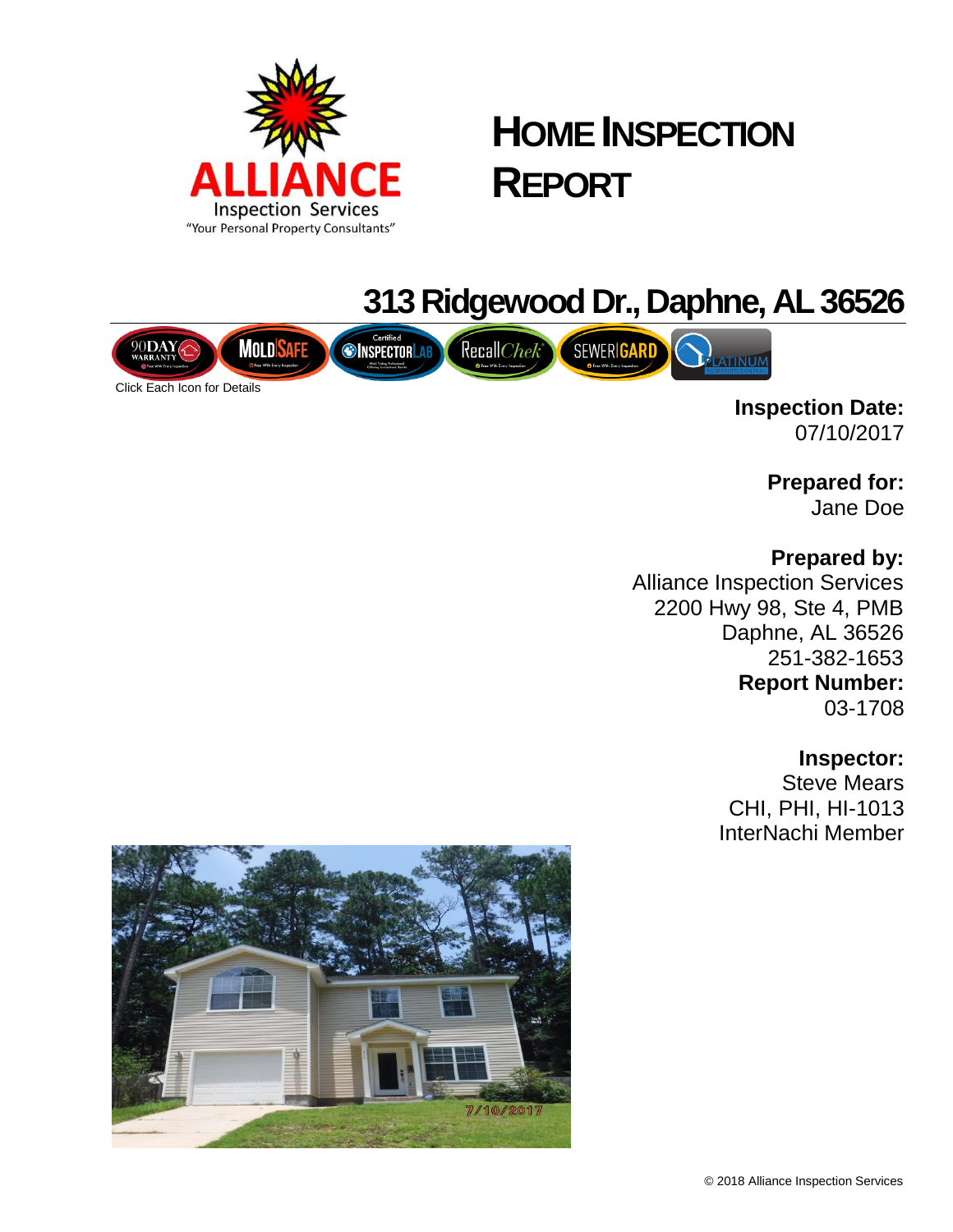# **Table Of Contents**

| <b>HOME INSPECTION REPORT</b>   | 1  |
|---------------------------------|----|
| <b>REPORT OVERVIEW</b>          | 3  |
| <b>STRUCTURAL / FOUNDATION</b>  | 8  |
| <b>ROOFING</b>                  | 9  |
| <b>EXTERIOR</b>                 | 10 |
| <b>ELECTRICAL SYSTEM</b>        | 11 |
| <b>HEATING SYSTEM</b>           | 12 |
| <b>COOLING HVAC SYSTEM</b>      | 13 |
| <b>INSULATION / VENTILATION</b> | 14 |
| <b>PLUMBING SYSTEM</b>          | 15 |
| <b>INTERIOR</b>                 | 16 |
| <b>APPLIANCES</b>               | 17 |
| <b>MAINTENANCE ADVICE</b>       | 20 |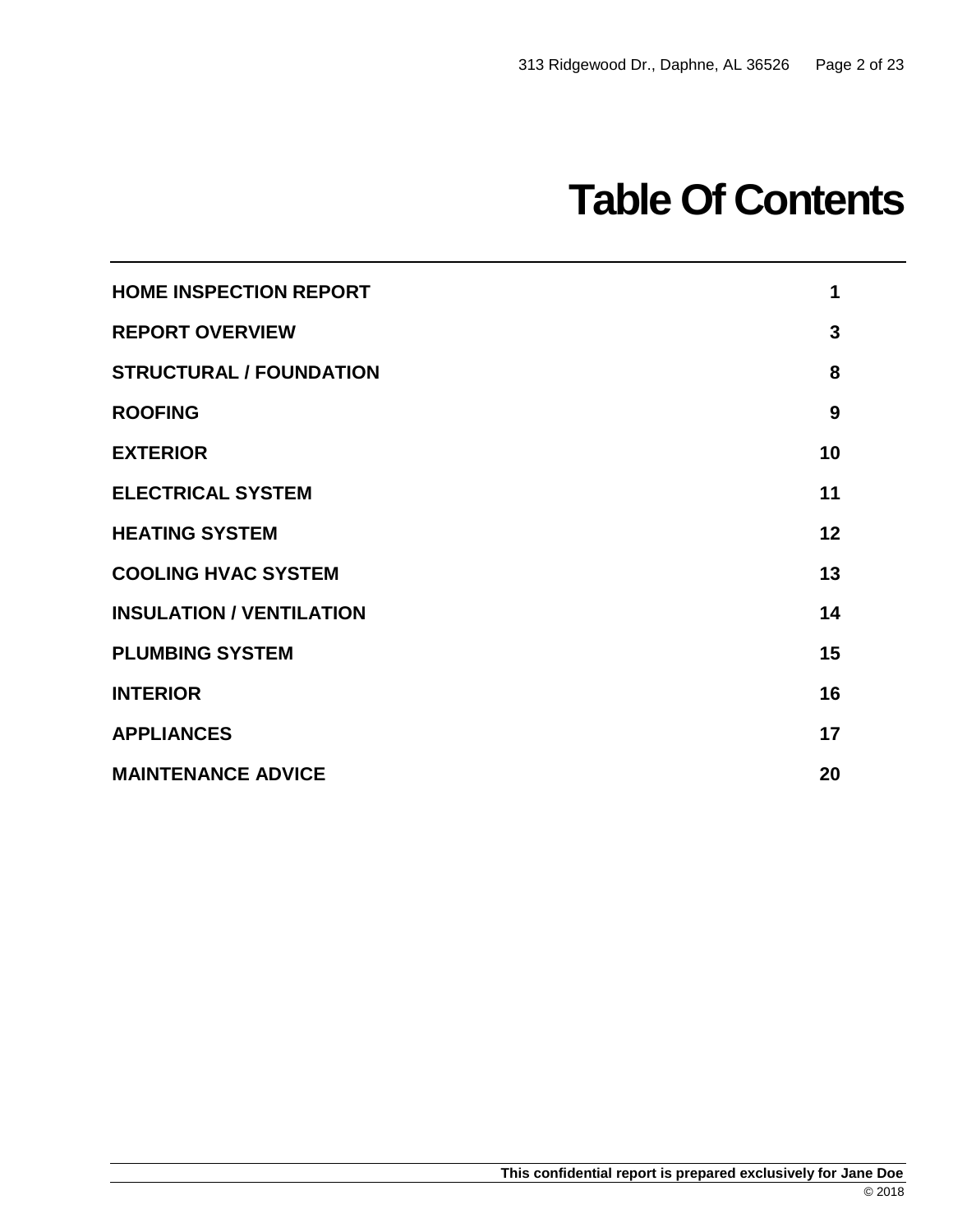## **REPORT OVERVIEW**

### **THE HOUSE IN PERSPECTIVE**

This is an average quality 11 year old (approximate age) home. As with all homes, ongoing maintenance is required and improvements to the systems of the home will be needed over time. *The improvements that are recommended in this report are not considered unusual for a home of this age and location.* Please remember that there is no such thing as a perfect home.

## **KEYS USED IN THIS REPORT**

**For your convenience, the following keys have been used in this report.**

- **Major Concern: Denotes an improvement recommendation that is uncommon for a building of this age or location and /or that needs immediate repair or replacement.**
- **Safety Issue: Denotes an observation or recommendation that is considered an immediate safety concern.**
- **Improve: Denotes a typical repair recommendation that may or may not be common for a building of this age and location that should be anticipated or performed over the short term prior to taking ownership of the home.**
- **Monitor: Denotes an area where further investigation by a specialized licensed contractor and/or monitoring is needed. Repairs may be necessary or desired. During the inspection, there was insufficient information or the observation was beyond the scope of the inspection. Improvements cannot be determined until further investigation or observations are made.**
- **Deferred: Denotes areas that should be considered for repairs after taking ownership of the home or ongoing maintenance is needed.**
- **Note:** Observations listed under "Discretionary Improvements" are not essential repairs, but represent logical long-term improvements. Conditions may exist that are conducive to the growth and formation of mold and mold spores. These conditions are, but not confined to, the presence of moisture or rotten or rotting material. If these conditions exist, and mold is a concern, it is the responsibility of the perspective homeowner to have specific mold sampling for testing done. Mold sampling is beyond the scope of this inspection. Compact fluorescent light bulbs (CFL) contain mercury. If these type bulbs have been broken previously in the home, mercury contamination may have occurred. Test for mercury is beyond the scope of the inspection. Airborne particulate forms of fiberglass or other pollutants are beyond the scope of the inspection. Issues that are considered as cosmetic, such as holes in walls, marks, pet damage, stains (other than water) loose carpet, chipped finishes, cleanliness or lifestyle of current occupants are not addressed in this report. It is not the intent of this report to make the house new again.

Vermin and insects of all types and size can invade a home without notice. It is virtually impossible to predict if, when or where future vermin activity will occur. Preventive measures are the responsibility of the home owner, rather than the inspection company.

• **This report is copyrighted and is intended only for the person or persons listed on page 1. It is not to be used, sold, or given to another party without the written consent of both the inspector and inspector company and the intended parties of this report. This is a legal document.** 

**NOTE:** For the purpose of this report, it is assumed that the house faces south.

## **IMPROVEMENT RECOMMENDATION HIGHLIGHTS**

Any person using the information contained in this report used for making a decision related to the purchase of the inspected property agrees to the terms and conditions of the authorization agreement located at the end of the report.

The following is a synopsis of the potentially significant improvements that should be budgeted for over the short term. Other significant improvements, outside the scope of this inspection, may also be necessary. Please refer to the body of this report for further details on these and other recommendations.

It would be wise to consider a homeowner's warranty to protect the buyers from unexpected breakdown and failure. A one year home owner's warranty purchased from Residential Warranty Service will be extended to 18 months as a benefit of having the home inspected by Alliance Inspection Services. For more information, please call [800 544-8156.](tel:(800)%20544-8156) Or visit [www.alabamaalliancewarranty.com](http://www.alabamaalliancewarranty.com/) to order your warranty. Tell them you had your inspection done by Alliance Inspection and they will add the extra free 6 months to your warranty

It is further recommended that appliances and systems be tested during any scheduled pre-closing walk through. Like any mechanical device, malfunctions **can** occur at any time (**including the day after taking possession of the house**).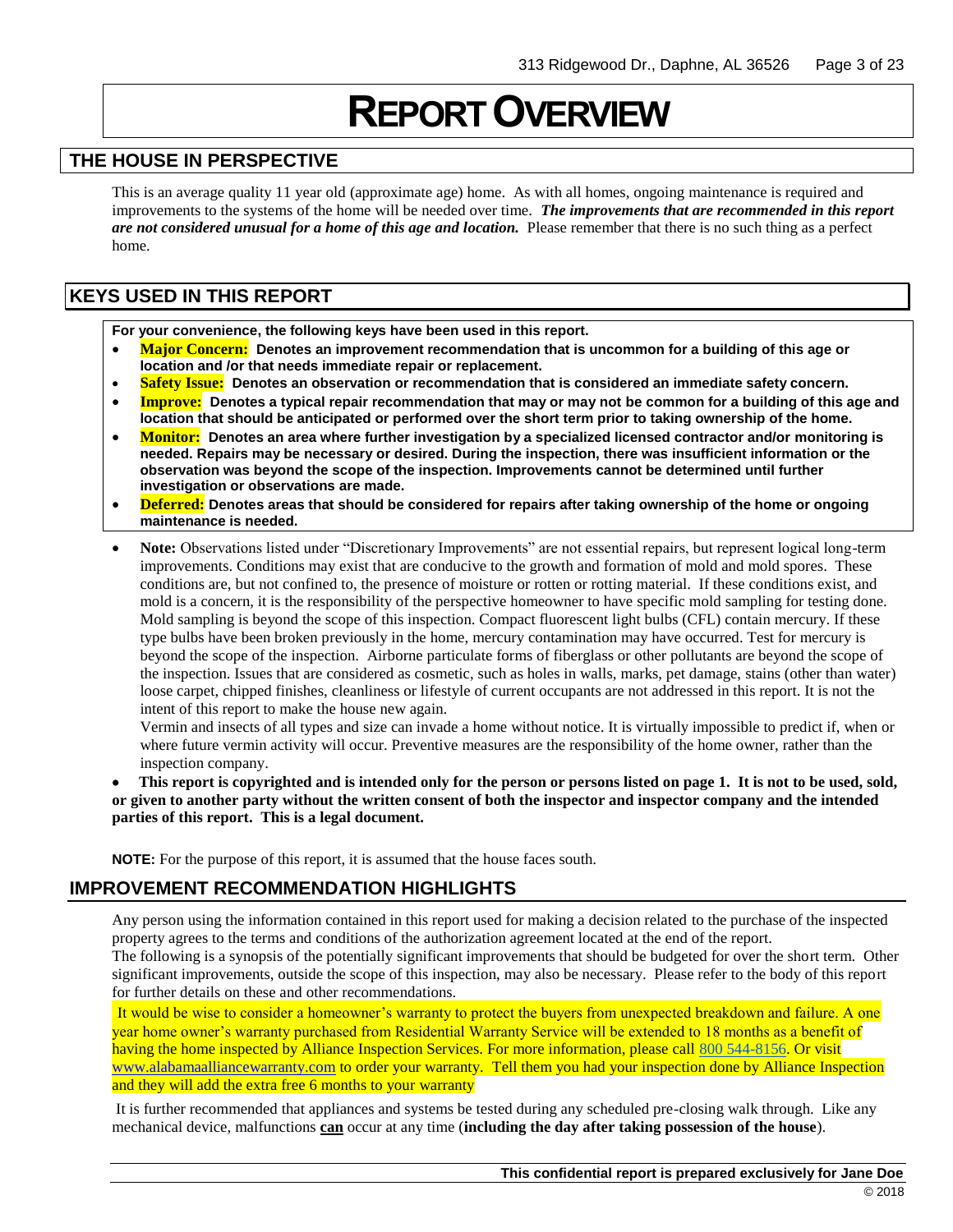## 313 Ridgewood Dr., Daphne, AL 36526 Page 4 of 23

Repairs should be performed by licensed professionals and receipts for all repairs provided prior to taking possession of the home. Repairs or performance of repairs are not guaranteed by the inspection firm or inspectors even if re-inspected. Any claims against the inspector, the Inspection Company and or warranty companies must have completed resolution forms and notification of such claim submitted to the inspection company prior to any service performed. Failure to notify the inspection company of services prior to approval of such repair or service, the client relinquishes all claims and reimbursement for repair(s) or service(s) performed.

#### **Wood Boring Insects**

• **Monitor:** This home is situated in an area known for wood destroying insect activity (Alabama). Wood destroying insects can do a substantial amount of damage to the wood structural components of a home. Several steps can be taken to reduce the risk of a wood destroying insect problem. Any form of wood/soil contact should be avoided. Controlling dampness in the soil around the perimeter of a home, including below porches and in crawl spaces, is recommended. Preventive chemical treatment, performed by a licensed pest control specialist, is also advisable. Termites are beyond the scope of the inspection. A licensed pest control specialist should be consulted for a thorough termite inspection and treatment (if necessary). If there is currently a termite bond the transfer of the bond is advisable.

#### **Sloped Roofing**

**Improve:** Debris should be removed from the roofing.

#### **Gutters & Downspouts**

**Improve:** The gutters require cleaning.

#### **Exterior Walls**

**Improve:** Localized damage of the vinyl exterior walls was observed in various locations.

#### **Lot Drainage**

- **Improve:** The lot is lower than adjacent lots. Grading improvements should be undertaken where possible. The general topography of the area is such that it will be difficult to control storm water entirely. During heavy rains, the accumulation of storm water on the lot may be unavoidable.
- **Improve:** Erosion from roof discharge was observed along the north wall.

#### **Furnace**

• **Improve:** The heating system requires service. No heat supply when the system is operated in the emergency heat mode.

#### **Heat Pump**

- **Improve:** The temperature drop measured across the evaporator coil of the heat pump system is lower than considered typical. This indicates that servicing is needed. A qualified heating and cooling technician should be consulted to recommend remedies available for correction.
- **Improve:** The heat pump system requires servicing. There is no evidence of the system having been serviced recently. You should inquire with the homeowner as to the last servicing. If it has been longer than (12) twelve months, then the unit should be serviced by an authorized service technician.
- **Improve:** Damaged insulation on refrigerant lines should be repaired.
- **Improve:** The outdoor unit of the heat pump is out of level. This should be improved.

#### **Evaporative Coil**

• **Improve:** The evaporative coil has been lacking maintenance. A qualified heating and cooling technician should be consulted to further evaluate this condition and the remedies available for correction.

#### **Outlets**

• **Improve:** An outlet in the second floor main bathroom (red dot) has reversed polarity (i.e. it is wired backwards). This outlet and the circuit should be investigated and improved as necessary.

#### **Lights**

- **Improve:** The loose light fixture on the front porch should be repaired or replaced.
- **Improve:** The light in the garage is inoperative. If the bulbs are not blown, the circuit should be investigated.

#### **Water Heater**

• **Improve:** The discharge piping serving the Temperature and Pressure Relief (TPR) Valve for the water heater should not reduce in diameter and should be temperature rated for this service. [Water Heater TPR & Discharge](https://www.nachi.org/tpr-valves-discharge-piping.htm) - Important

Please have this link available for licensed plumber information if needed.

• **Improve:** The water heater did not produce hot water while at the inspection. All breakers were on and tank full. This should be investigated.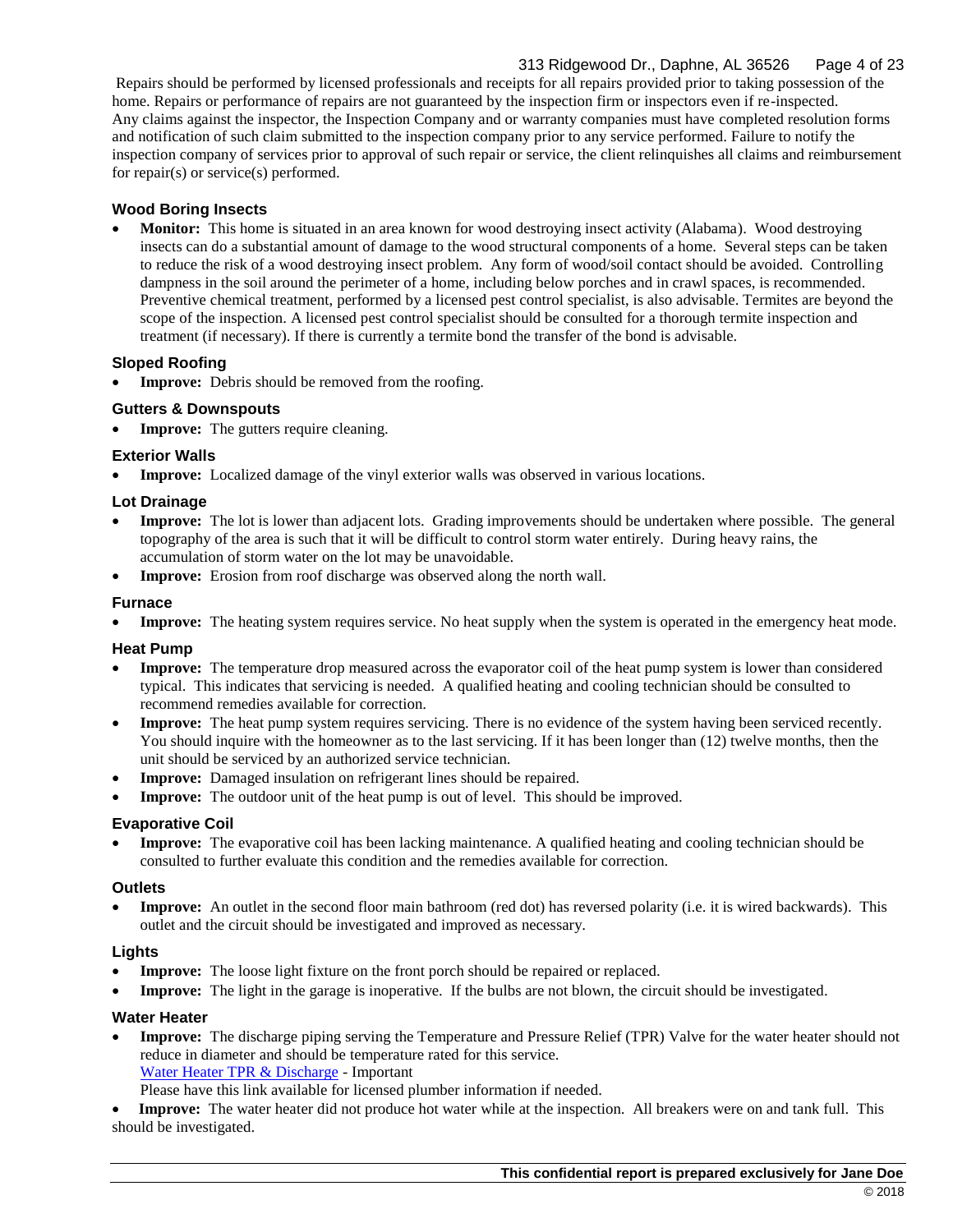#### **Fixtures**

- **Improve:** The shower head in both bathrooms are missing and should ideally be replaced.
- **Improve:** Cracked, deteriorated and/or missing bathtub enclosure grout and caulk should be replaced in both bathrooms where the tub meets the floor.

#### **Windows**

• **Improve:** Window hardware is missing in the half bathroom.

#### **Doors**

• **Improve:** Closet at the top of the staircase should be trimmed or adjusted as necessary to work properly.

#### **Kitchen Cabinets**

• **Improve:** Damaged kitchen cabinets should be repaired.

#### **Dishwasher**

- **Improve**: The bottom plate is loose on dishwasher.
- **Improve:** The instant hot water dispenser is inoperative.







A/C Piping Insulation Damaged Evap. Coil Lacking Maintenance TPR Piping Reduces/ Not Rated



Debris on Roof – Typical Gutters Clogged Erosion from Roof Discharge

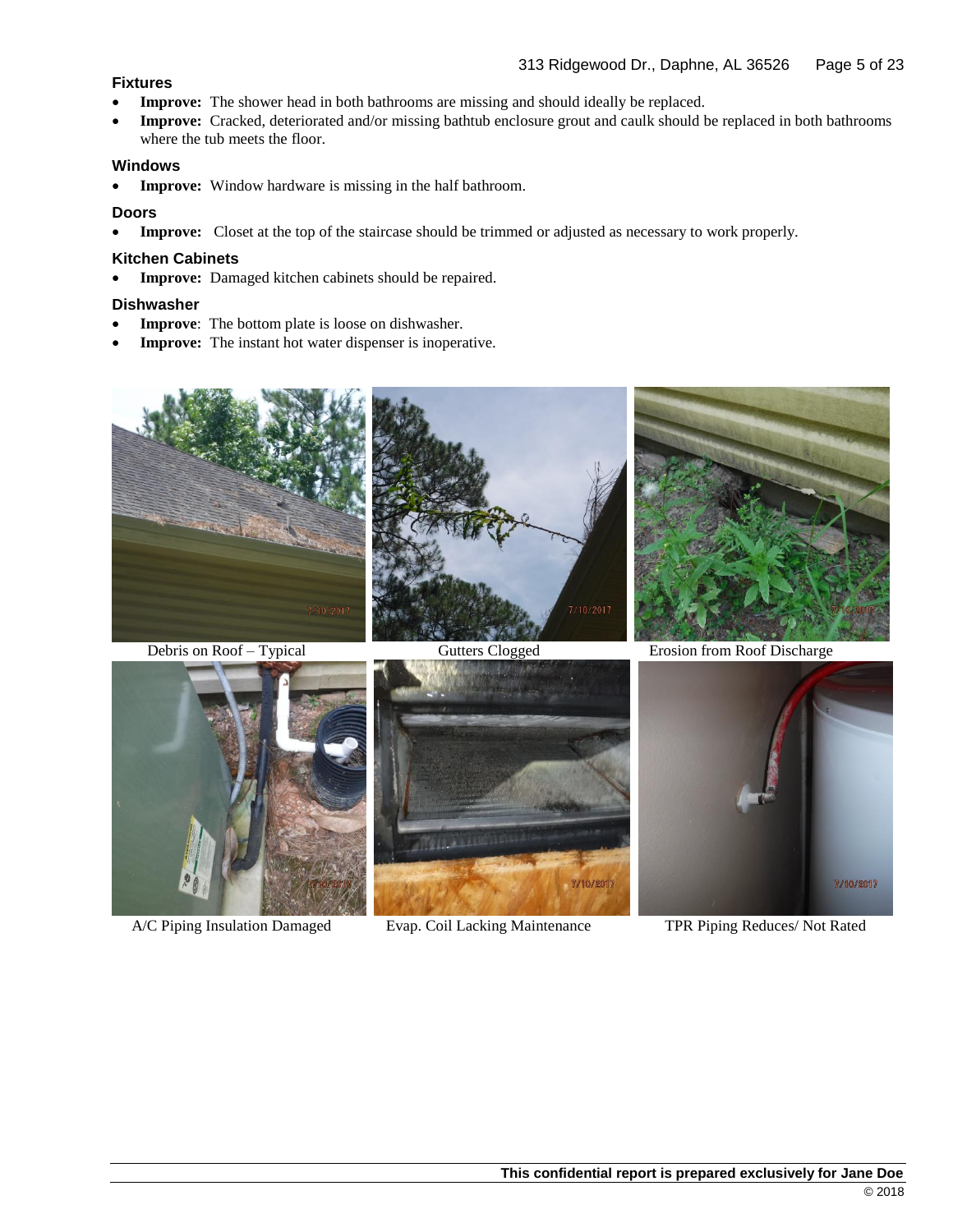#### 313 Ridgewood Dr., Daphne, AL 36526 Page 6 of 23







Main Panel in Good Order Auxiliary Panel in Good Order Ceiling Stains in Master Bed Room



Seal Base of Tubs Where Meet Floors Base Plate Loose on Dishwasher A/C Condensing into Plenum







Bathroom Outlet Reversed Polarity Patching in Master Closet Water Stains in Laundry Room



Window Hardware is Missing Damage in Garage







 $\begin{array}{c} \hline \end{array}$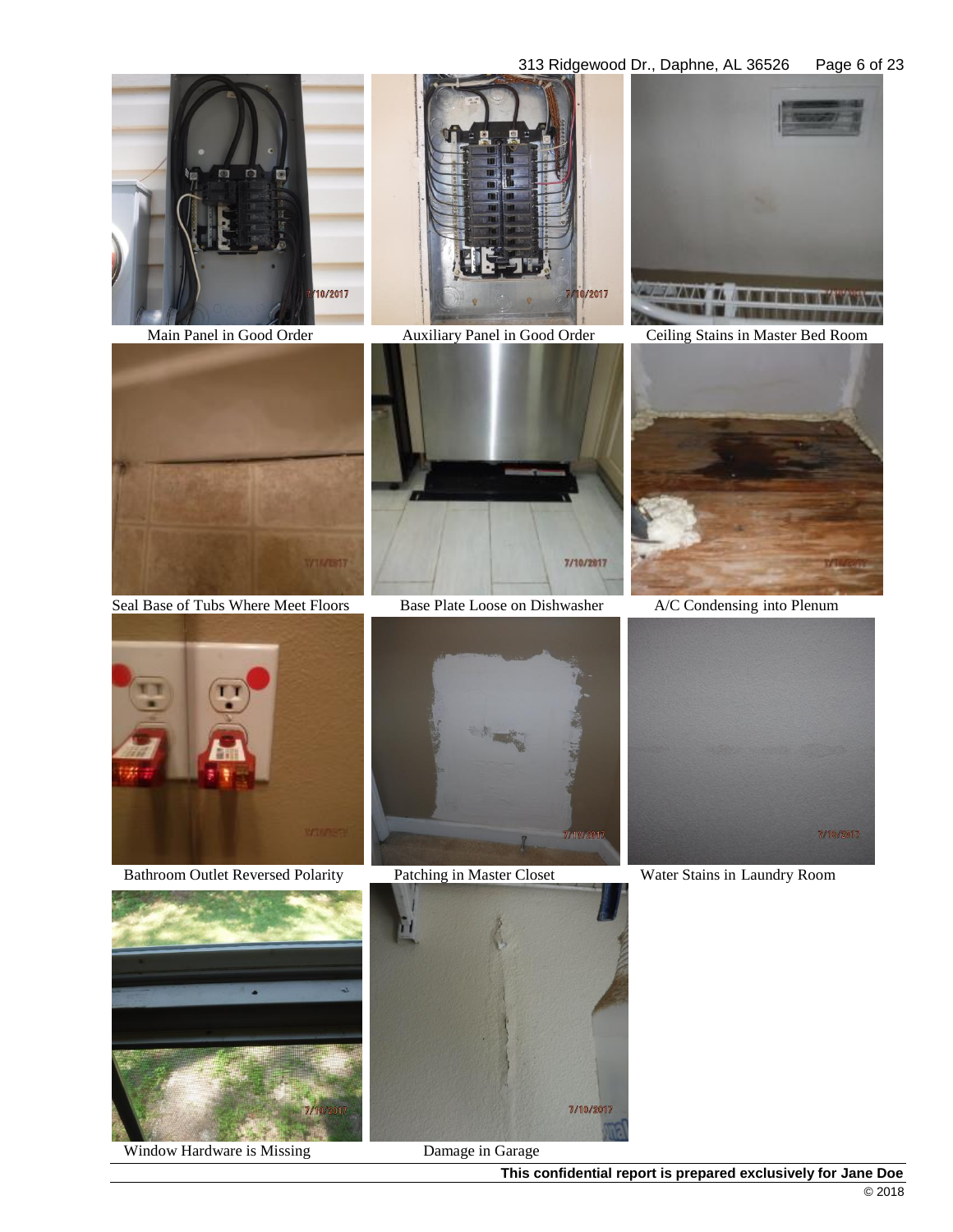## **THE SCOPE OF THE INSPECTION**

All components designated for inspection in the InterNachi<sup>®</sup> Inspector Standards are inspected, except as may be noted in the "Limitations of Inspection" sections within this report. The InterNachi® Inspector Standards can be found at the end of this report and are made part of the inspection.

This inspection is visual only. A representative sample of building components is viewed in areas that are accessible at the time of the inspection only. No destructive testing or dismantling of building components is performed. Many homes may have circumstances where construction practices or standards have changed since the home was built. Updating/upgrading systems are not a requirement if the home was built to the standards of the day construction was completed. It would be cost prohibitive to bring everything to current standards for every home sold

It is the goal of the inspection to put a homebuyer in a better position to make a buying decision. Not all improvements will be identified during this inspection. Unexpected repairs should still be anticipated. The inspection should not be considered a guarantee or warranty of any kind.

**Please refer to the pre-inspection contract for a full explanation of the scope of the inspection. Last page has links to our Standards of Practice, Websites, Warranty Info.**

**Verification of compliance with current or past Building Code and/or Zoning Regulations or requirements is outside the scope of this inspection.**

*Please refer to the InterNachi® Inspector Standards and the inspection authorization and agreement for a full explanation of the scope of the inspection.*

#### **WEATHER CONDITIONS**

Dry weather conditions prevailed at the time of the inspection. The estimated outside temperature was 85 degrees F. Occasional rain has been experienced in the days leading up to the inspection.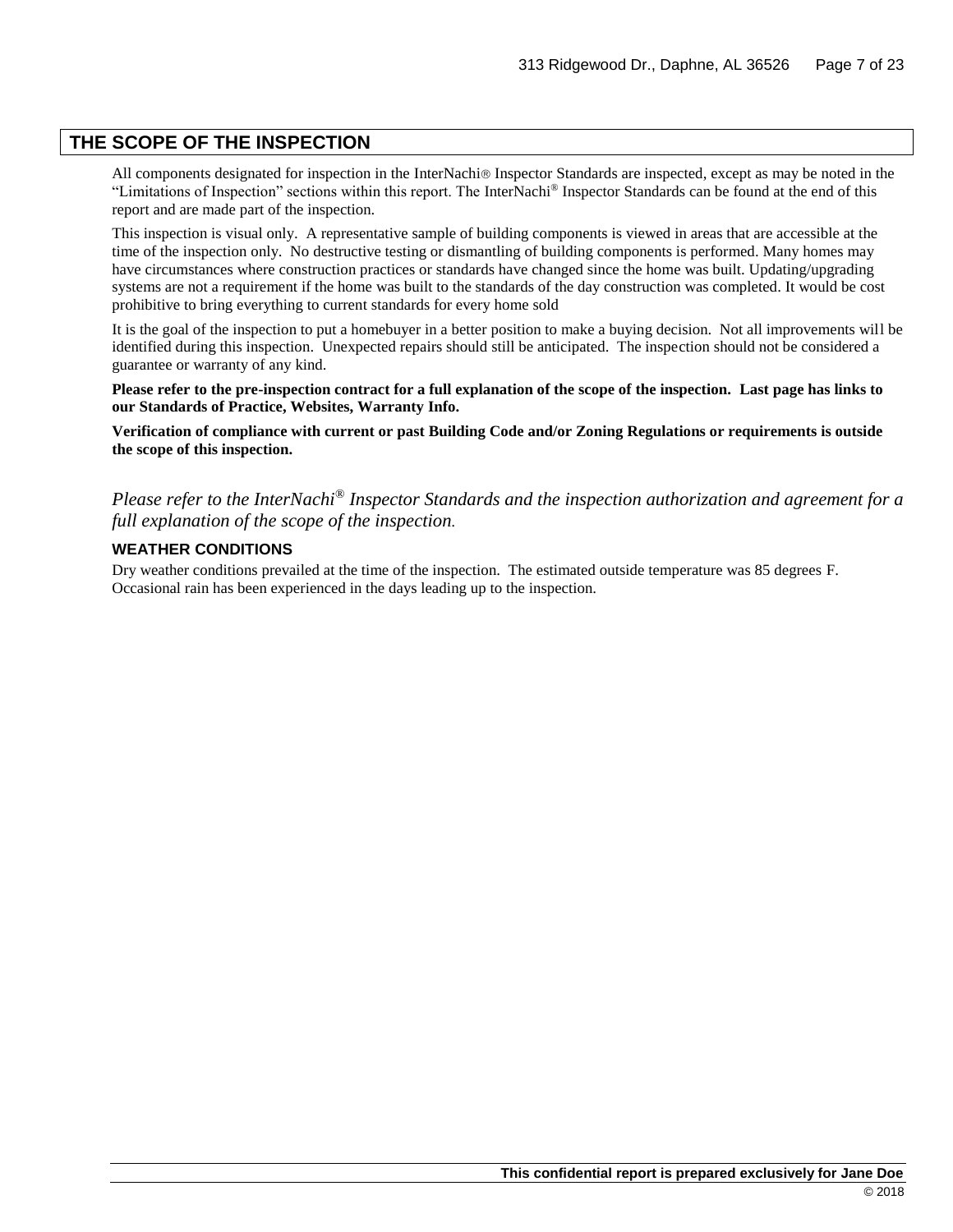# **STRUCTURAL /FOUNDATION**

## **DESCRIPTION OF STRUCTURAL / FOUNDATION COMPONENTS**

## **Columns:** •Wood **Floor Structure:** •Concrete Wall Structure:  $\bullet$ Wood Frame **Ceiling Structure:** •Truss

**Foundation:** •Poured Concrete •Concrete Block

- 
- 
- 
- 
- **Roof Structure:** •Trusses •Plywood Sheathing

## **STRUCTURAL / FOUNDATION COMPONENT OBSERVATIONS**

#### **Positive Attributes**

The construction of the home is considered to be good quality. The materials and workmanship, where visible, are above average. The span of all visible joists appears to be within acceptable limits. The building exhibits no evidence of substantial structural movement.

#### **General Comments**

No major defects were observed in the accessible structural components of the house.

### **RECOMMENDATIONS / OBSERVATIONS**

#### **Wood Boring Insects**

**Monitor:** This home is situated in an area known for wood destroying insect activity (Alabama). Wood destroying insects can do a substantial amount of damage to the wood structural components of a home. Several steps can be taken to reduce the risk of a wood destroying insect problem. Any form of wood/soil contact should be avoided. Controlling dampness in the soil around the perimeter of a home, including below porches and in crawl spaces, is recommended. Preventive chemical treatment, performed by a licensed pest control specialist, is also advisable. Termites are beyond the scope of the inspection. A licensed pest control specialist should be consulted for a thorough termite inspection and treatment (if necessary). If there is currently a termite bond the transfer of the bond is advisable.

## **LIMITATIONS OF STRUCTURAL / FOUNDATION COMPONENT INSPECTION**

As prescribed in the inspection authorization and agreement, this is a visual inspection only. Assessing the structural integrity of a building is beyond the scope of a standard home inspection. A certified Licensed Professional Engineer (P.E.) is recommended where there are structural concerns about the building. Inspection of structural components was limited by (but not restricted to) the following conditions:

- Structural components concealed behind finished surfaces could not be inspected.
- Only a representative sampling of visible structural components was inspected.
- Furniture and/or storage restricted access to some structural components.
- Insulation obstructed the view of some structural components in the attic.
- Notice: All slabs experience some degree of cracking due to the drying process. In most instances floor coverings prevent recognition of cracks or settlement in all but the most severe cases. Floor coverings are not removed, wall and roof cavities could not be inspected.

 $\Box$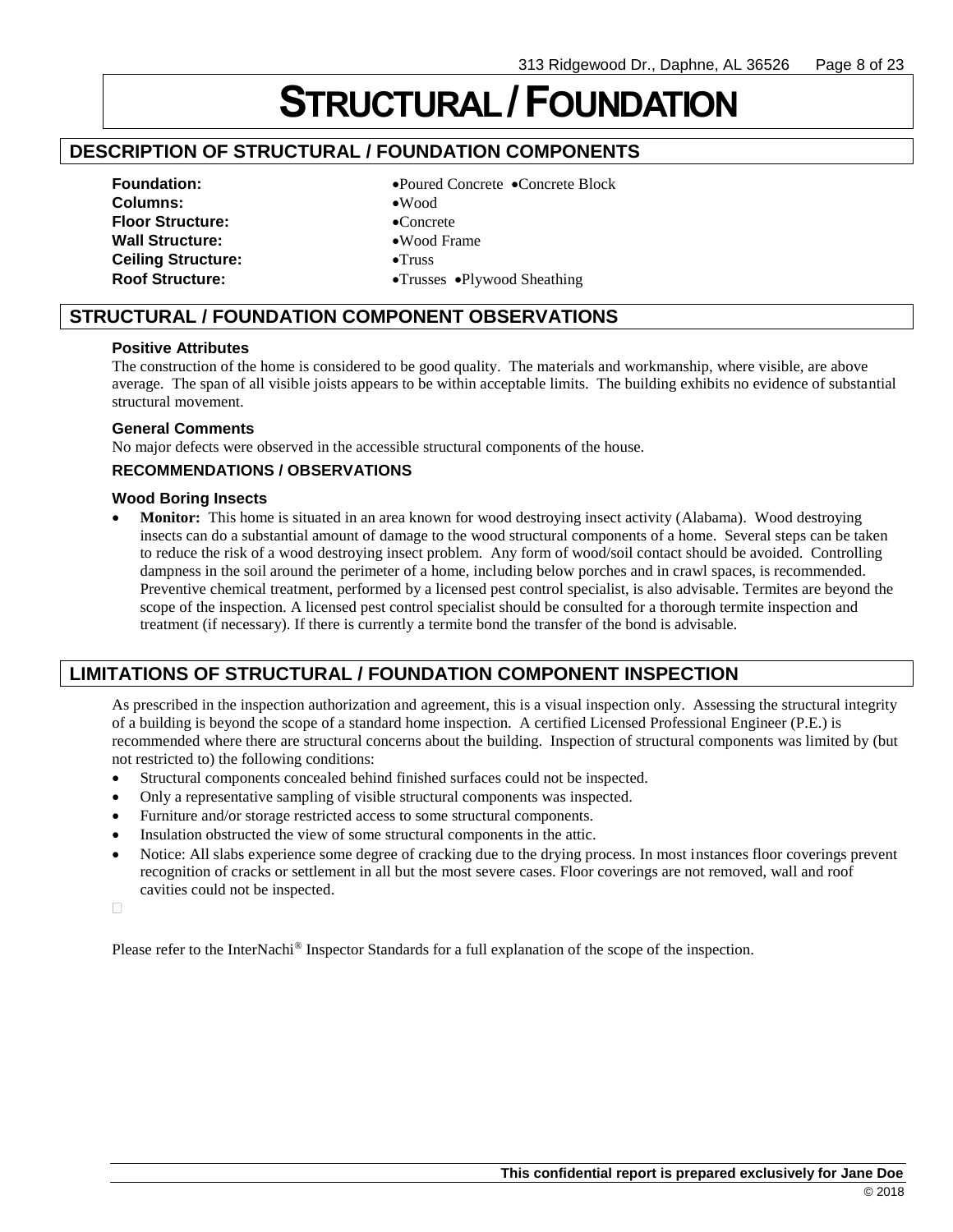## **ROOFING**

## **DESCRIPTION OF ROOFING SYSTEM**

**Roof Covering:** •Asphalt **Method of Inspection:** •Viewed with binoculars

**Gutters and Downspouts:** •Aluminum •Downspouts discharge above grade

## **ROOFING OBSERVATIONS**

#### **Positive Attributes**

The roof coverings are considered to be in generally good condition. Roof flashing details appear to be in good order.

#### **General Comments**

In all, the roof coverings show evidence of normal wear and tear for a home of this age and location.

#### **RECOMMENDATIONS / OBSERVATIONS**

#### **Sloped Roofing**

Improve: Debris should be removed from the roofing.

#### **Gutters & Downspouts**

**Improve:** The gutters require cleaning.

## **LIMITATIONS OF ROOFING INSPECTION**

**Roofs are designed to shed water like an umbrella and are not "waterproof". In events of wind driven rains, and periods of intense rain, water can sometimes blow into areas such as ridge vents, roof vents and valleys and present leaking conditions. This occurrence is rare, but can possibly happen in severe storm events. Unless it is raining at the time of inspection, some roof leaks may not be identified during the inspection process.**

As prescribed in the inspection authorization and agreement, this is a visual inspection only. Roofing life expectancies can vary depending on several factors. Any estimates of remaining life are approximations only. This assessment of the roof does not preclude the possibility of leakage. Leakage can develop at any time and may depend on rain intensity, wind direction, ice build up, etc. The inspection of the roofing system was limited by (but not restricted to) the following conditions:

- The entire underside of the roof sheathing is not inspected for evidence of leakage.
- Evidence of prior leakage may be disguised by interior finishes.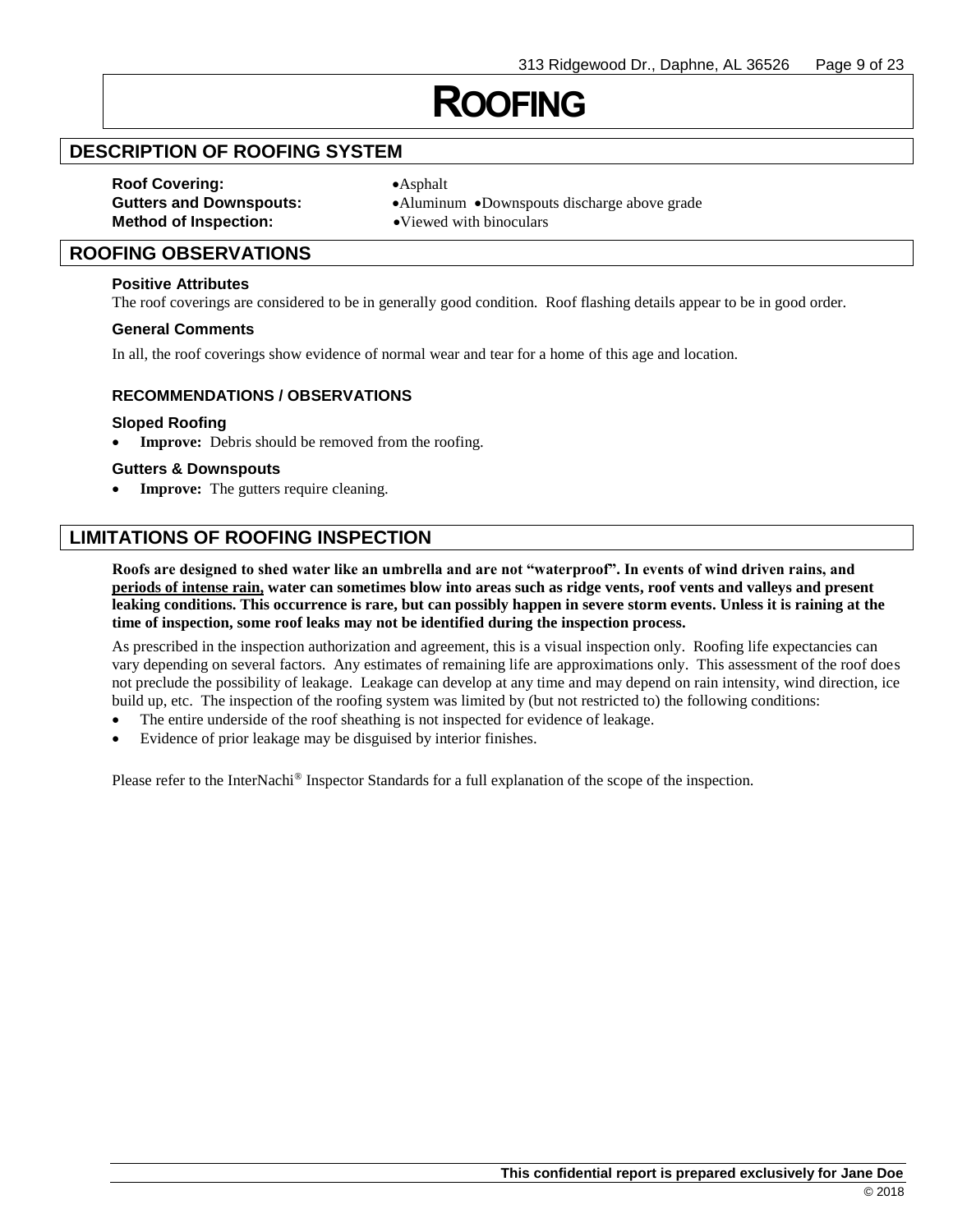## **EXTERIOR**

## **DESCRIPTION OF EXTERIOR**

| <b>Soffit and Fascia:</b><br>$\bullet$ Vinyl $\bullet$ Aluminum                | <b>Wall Cladding:</b>               | $\bullet$ Vinyl Siding |
|--------------------------------------------------------------------------------|-------------------------------------|------------------------|
|                                                                                |                                     |                        |
|                                                                                | <b>Window/Door Frames and Trim:</b> | •Wood •Metal           |
| Driveways:<br>$\bullet$ Concrete                                               |                                     |                        |
| <b>Walkways and Patios:</b><br>$\bullet$ Concrete                              |                                     |                        |
| Porches, Decks, and Steps:<br>$\bullet$ Concrete                               |                                     |                        |
| <b>Overhead Garage Door(s):</b><br>• Automatic Opener • Aluminum Insulated     |                                     |                        |
| Lot Grading:<br>•Graded Away From House in front •Graded Towards House in back |                                     |                        |

## **EXTERIOR OBSERVATIONS**

The aluminum and vinyl soffits and fascia are an excellent feature of the exterior of the home. The auto reverse mechanism on the overhead garage door responded properly to testing. This is an important safety feature that should be tested regularly. Refer to the owner's manual or contact the manufacturer for more information. The driveway and walkways are in good condition. The garage of the home is completely finished.

#### **General Comments**

The exterior of the home has lacked maintenance somewhat. Improvement is a priority.

#### **RECOMMENDATIONS / OBSERVATIONS**

#### **Exterior Walls**

• **Improve:** Localized damage of the vinyl exterior walls was observed in various locations.

#### **Lot Drainage**

- **Improve:** The lot is lower than adjacent lots. Grading improvements should be undertaken where possible. The general topography of the area is such that it will be difficult to control storm water entirely. During heavy rains, the accumulation of storm water on the lot may be unavoidable.
- **Improve:** Erosion from roof discharge was observed along the north wall.

## **LIMITATIONS OF EXTERIOR INSPECTION**

The general topography of the area is such that it will be difficult to control storm water entirely. During heavy rains, the accumulation of storm water on the lot may be unavoidable.

As prescribed in the inspection authorization and agreement, this is a visual inspection only. The inspection of the exterior was limited by (but not restricted to) the following conditions:

- A representative sample of exterior components was inspected.
- The inspection does not include an assessment of geological conditions and/or site stability.
- The detached building(s) were not inspected.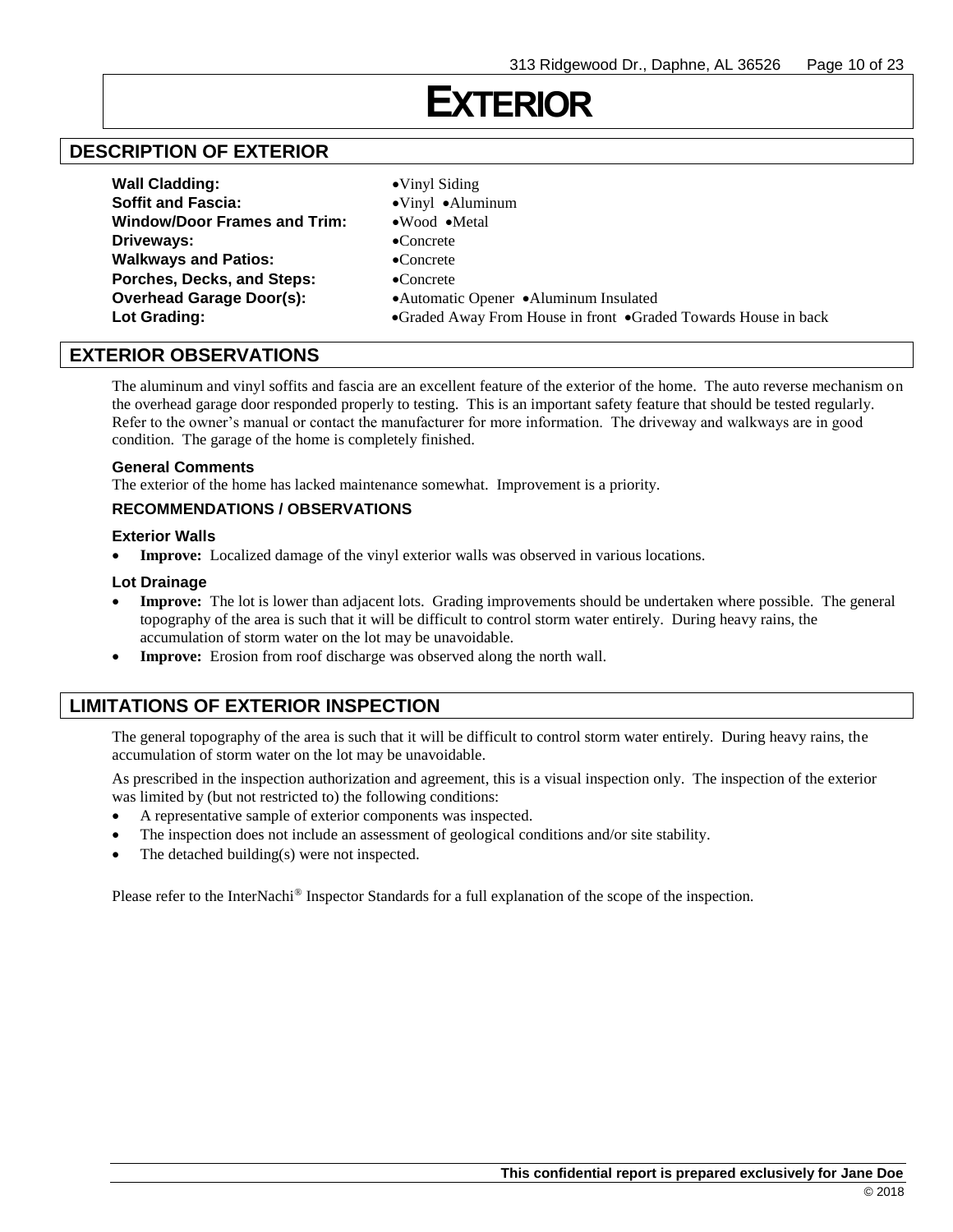## **ELECTRICAL SYSTEM**

## **DESCRIPTION OF ELECTRICAL SYSTEM**

| <b>Size of Electrical Service:</b>        | •120/240 Volt Main Service - Service Size: 200 Amps               |
|-------------------------------------------|-------------------------------------------------------------------|
| <b>Service Entrance Wires:</b>            | •Underground •Aluminum                                            |
| <b>Main Disconnect:</b>                   | •Second Service Rating 100 Amps •Breakers •Located: In Main Panel |
| <b>Service Ground:</b>                    | •Copper •Aluminum •Ground Connection Not Visible                  |
| <b>Main Distribution Panel:</b>           | •Breakers •Located: West Exterior                                 |
| <b>Branch/Auxiliary Panel(s):</b>         | •Breakers •Located: Garage                                        |
| <b>Distribution Wiring:</b>               | $\bullet$ Copper                                                  |
| <b>Receptacles:</b>                       | $\bullet$ Grounded                                                |
| <b>Ground Fault Circuit Interrupters:</b> | $\bullet$ Bathroom(s) $\bullet$ Kitchen $\bullet$ Garage          |

## **ELECTRICAL OBSERVATIONS**

#### **Positive Attributes**

Generally speaking, the electrical system is in good order. The size of the electrical service is sufficient for typical single family needs. The electrical panel is well arranged and all fuses/breakers are properly sized. The distribution of electricity within the home is good. All 3-prong outlets that were tested were appropriately grounded. Ground fault circuit interrupter (GFCI) devices have been provided in some areas of the home. These devices are extremely valuable, as they offer an extra level of shock protection. All GFCI's that were tested responded properly. Dedicated 220 volt circuits have been provided for all 220 volt appliances within the home. All visible wiring within the home is copper. This is a good quality electrical conductor.

#### **General Comments**

Inspection of the electrical system revealed the need for minor improvements, as is typical of most homes. Although these improvements are not costly to repair, they should be considered high priority for safety reasons. *Unsafe electrical conditions represent a shock hazard*. A licensed electrician should be consulted to undertake the improvements recommended below.

#### **RECOMMENDATIONS / OBSERVATIONS**

#### **Outlets**

• **Improve:** An outlet in the second floor main bathroom (red dot) has reversed polarity (i.e. it is wired backwards). This outlet and the circuit should be investigated and improved as necessary.

#### **Lights**

- **Improve:** The loose light fixture on the front porch should be repaired or replaced.
- **Improve:** The light in the garage is inoperative. If the bulbs are not blown, the circuit should be investigated.

## **LIMITATIONS OF ELECTRICAL INSPECTION**

As prescribed in the inspection authorization and agreement, this is a visual inspection only. The inspection does not include low voltage systems, telephone wiring, intercoms, alarm systems, TV cable, timers or smoke detectors. The inspection of the electrical system was limited by (but not restricted to) the following conditions:

- Electrical components concealed behind finished surfaces could not be inspected.
- Only a representative sampling of outlets and light fixtures were tested.
- Lights with optic sensors cannot be determined in daylight conditions
- Furniture and/or storage restricted access to some electrical components.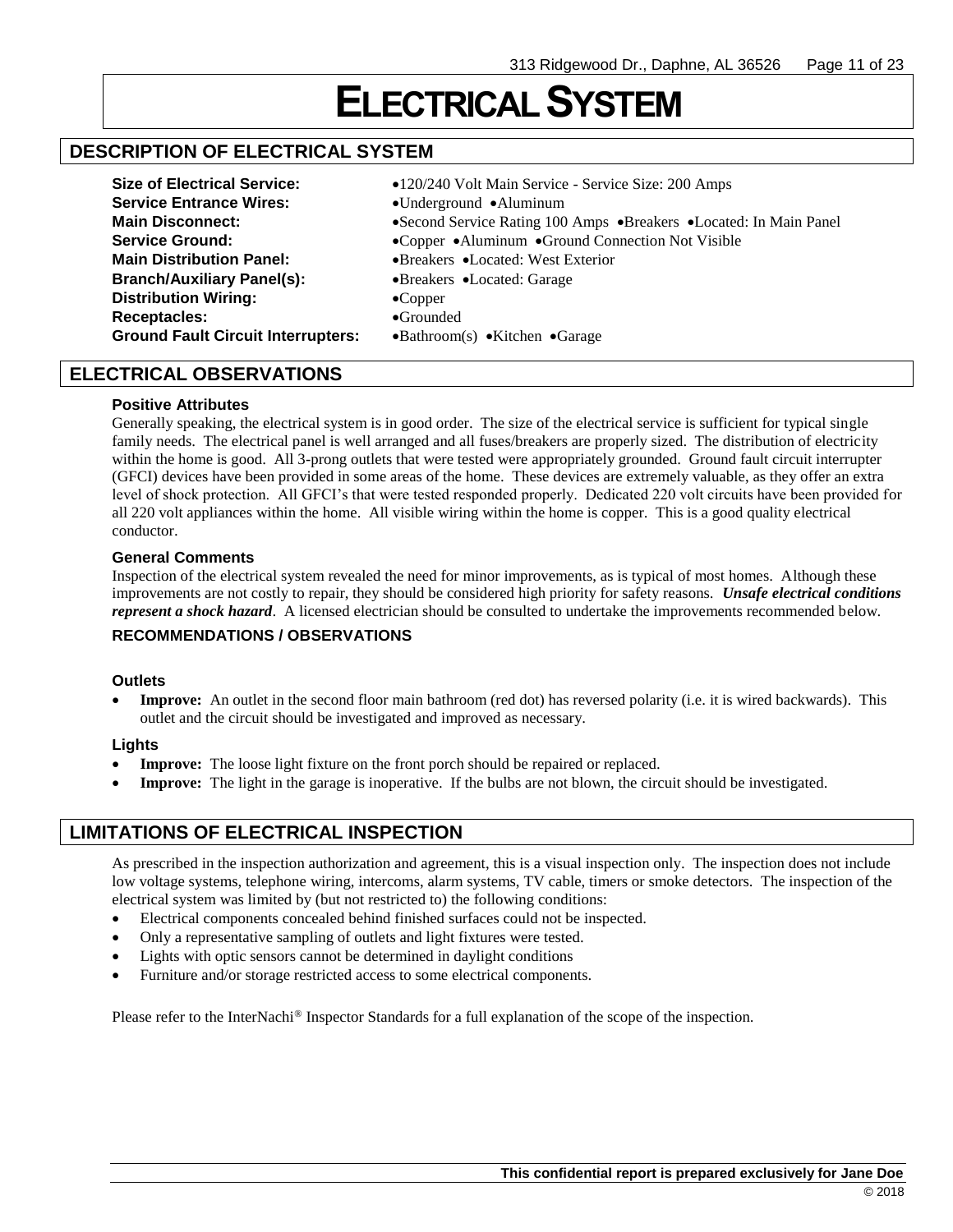## **HEATING SYSTEM**

## **DESCRIPTION OF HEATING SYSTEM**

**Primary Energy Source:** •Electricity **Heating System Type:** •Forced Air **Heat Distribution Methods:** •Ductwork **System Manufacturer:** •Rheem

**System Description:** •Model # RHSA-HM3617JA •Serial # M1806 15181 •Mfg. Date: 05/2006 •Approximate Age (in years): 11

## **HEATING OBSERVATIONS**

#### **Positive Attributes**

This is a high efficiency heating system.

#### **General Comments**

The exterior of the home has lacked maintenance. It would be wise to consider a homeowner's warranty to protect the buyers from unexpected breakdown and failure.

#### **RECOMMENDATIONS / OBSERVATIONS**

#### **Furnace**

**Improve:** The heating system requires service. No heat supply when the system is operated in the emergency heat mode.

## **LIMITATIONS OF HEATING INSPECTION**

As prescribed in the inspection authorization and agreement, this is a visual inspection only. The inspection of the heating system is general and not technically exhaustive. A detailed evaluation of the furnace heat exchanger is beyond the scope of this inspection. The inspection was limited by (but not restricted to) the following conditions:

- The adequacy of heat distribution is difficult to determine during a one-time visit to a home.
	- The thermostat was activated but the emergency heat did not respond.
	- As the heating system was inoperative, it could not be tested at the time of the inspection.  $\Box$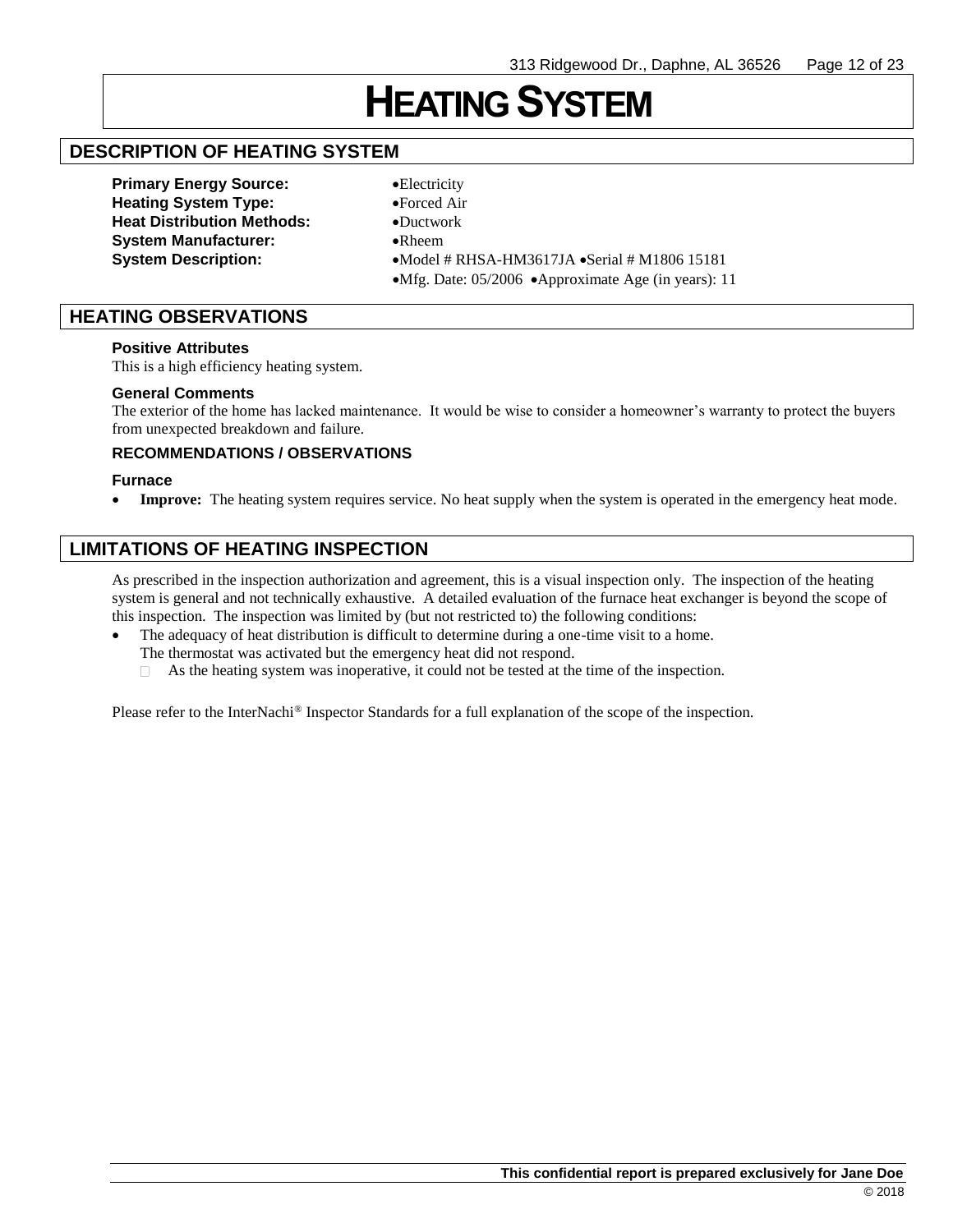# **COOLINGHVACSYSTEM**

## **DESCRIPTION OF COOLING SYSTEM**

**Energy Source:** •**Electricity** •240 Volt Power Supply **System Manufacturer:** •Rheem

**System Type:** •Air Cooled Central Air Conditioning **System Description:** •Model # RPNE-036JAZ •Serial # 7348 M1806 07398 •Mfg. Date: 05/2006 •Approximate Age (in years): 11

**Temperature Drop Recorded:** •0 degF

#### **SYSTEM OBSERVATIONS**

#### **Positive Attributes**

The heat pump serves to air-condition the home and provide heat during cooler weather conditions.

#### **General Comments**

The cooling system of the home has lacked maintenance. As the system is older, it will inevitably require improvements in the future. It would be wise to consider a homeowner's warranty to protect the buyers from unexpected breakdown and failure.

#### **RECOMMENDATIONS / OBSERVATIONS**

#### **Heat Pump**

- **Improve:** The temperature drop measured across the evaporator coil of the heat pump system is lower than considered typical. This indicates that servicing is needed. A qualified heating and cooling technician should be consulted to recommend remedies available for correction.
- Improve: The heat pump system requires servicing. There is no evidence of the system having been serviced recently. You should inquire with the homeowner as to the last servicing. If it has been longer than (12) twelve months, then the unit should be serviced by an authorized service technician.
- **Improve:** Damaged insulation on refrigerant lines should be repaired.
- **Improve:** The outdoor unit of the heat pump is out of level. This should be improved.

#### **Evaporative Coil**

• **Improve:** The evaporative coil has been lacking maintenance. A qualified heating and cooling technician should be consulted to further evaluate this condition and the remedies available for correction.

## **LIMITATIONS OF COOLING SYSTEM INSPECTION**

As of January 2006, air conditioning manufacturers are no longer allowed to manufacture products, or certain individual components (condensers, evaporator, compressors) for systems with less than a 13 SEER rating. As existing inventories of older efficiency style components are depleted, replacement of the A/C unit may be required in place of repairs.

As prescribed in the inspection authorization and agreement, this is a visual inspection only. Air conditioning and heat pump systems, like most mechanical components, can fail at any time. The inspection of the cooling system was limited by (but not restricted to) the following conditions:

- Window mounted air conditioning units are not inspected.
- The adequacy of distribution of cool air within the home is difficult to determine during a one-time inspection.
	- Due to the ambient temperature, the heat pump was operated in the cooling mode only.  $\Box$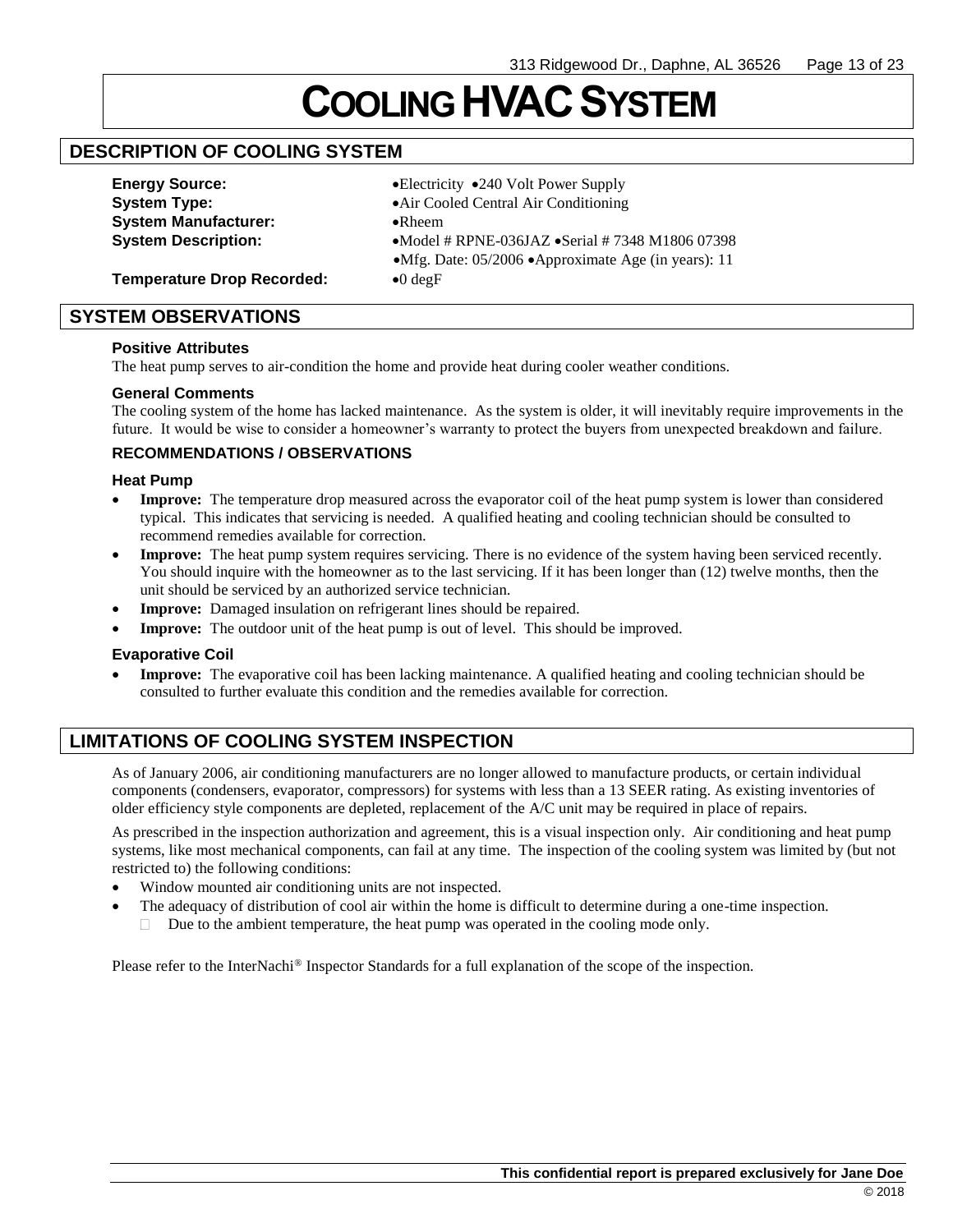# **INSULATION /VENTILATION**

## **DESCRIPTION OF INSULATION / VENTILATION**

**Air / Vapor Barrier(s):** •Kraft Paper **Roof Ventilation:** •Ridge Vents •Soffit Vents

**Attic Insulation:** •R30 Fiberglass in Main Attic **Exterior Wall Insulation:** •R12 Fiberglass in Original Walls

## **INSULATION / VENTILATION OBSERVATIONS**

#### **Positive Attributes**

Insulation levels are typical for a home of this age and construction.

#### **General Comments**

Upgrading insulation levels in a home is considered an improvement rather than a necessary repair. Caulking and weatherstripping around doors, windows and other exterior wall openings will help to maintain weather tightness and reduce energy costs.

### **RECOMMENDATIONS / ENERGY SAVING SUGGESTIONS**

## **LIMITATIONS OF INSULATION / VENTILATION INSPECTION**

As prescribed in the inspection authorization and agreement, this is a visual inspection only. The inspection of insulation and ventilation was limited by (but not restricted to) the following conditions:

- Insulation/ventilation type and levels in concealed areas cannot be determined. No destructive tests are performed.
- Potentially hazardous materials such as Asbestos and Urea Formaldehyde Foam Insulation (UFFI) cannot be positively identified without a detailed inspection and laboratory analysis. This is beyond the scope of the inspection.
- An analysis of indoor air quality is beyond the scope of this inspection.
- Any estimates of insulation R-values or depths are rough average values.
- No access was gained to all areas of the attic.
- Exterior wall insulation type and levels were spot checked only.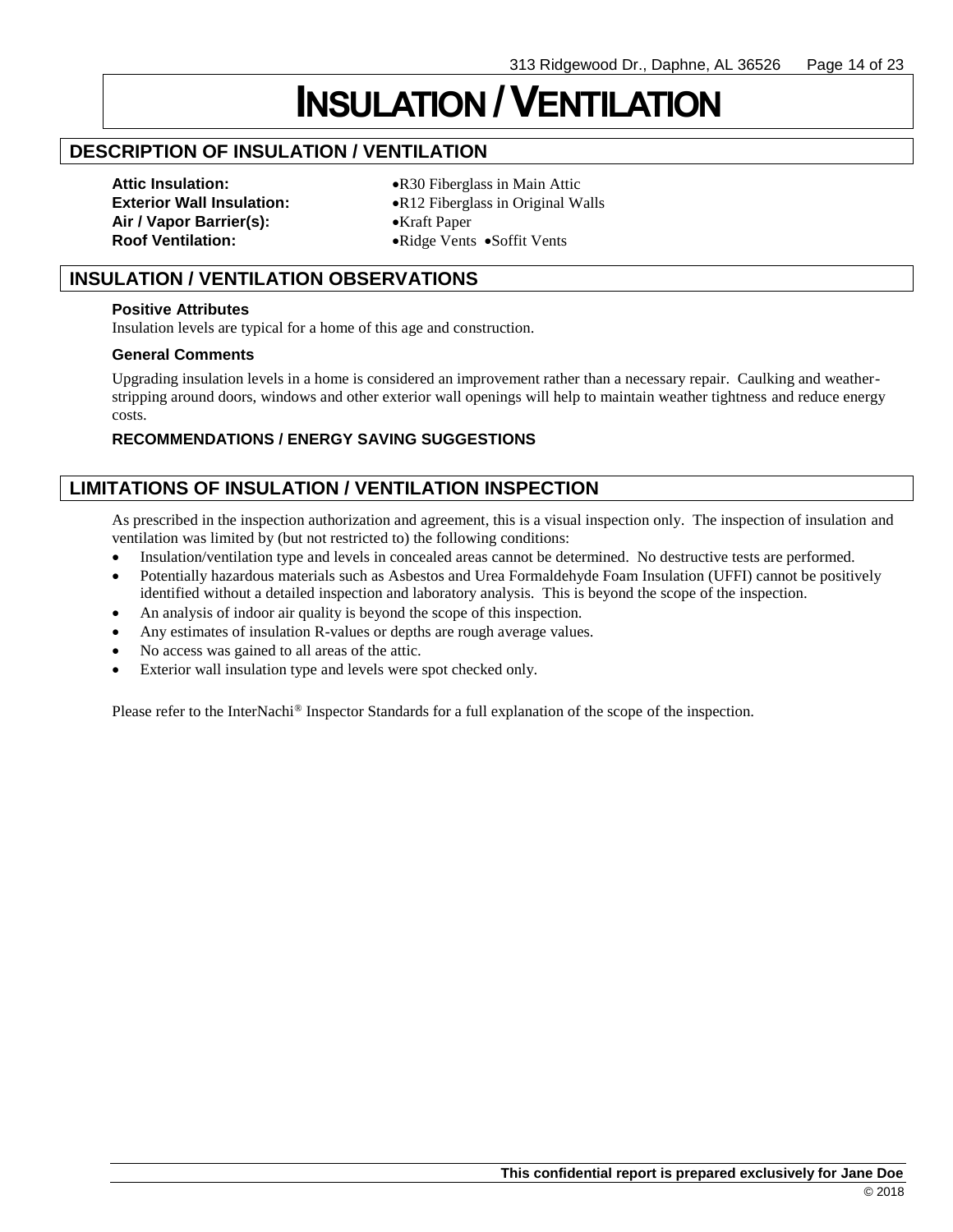## **PLUMBING SYSTEM**

## **DESCRIPTION OF PLUMBING SYSTEM**

**Water Supply Source:** •Public Water Supply **Service Pipe to House:** • • • • Not Visible **Main Valve Location:** • • • At Meter **Supply Piping:** •Copper •PEX Waste System: **•Public Sewer System Drain / Waste / Vent Piping:** •Plastic **Manufacturer:** •G.E.

**Water Heater:** •Electric •Approximate Capacity (in gallons): 50 **System Description:** •Model # GE50M06AAG •Serial # GE A521300564 •Mfg. Date:12/2013 •Approximate Age (in years): 4

## **PLUMBING OBSERVATIONS**

#### **Positive Attributes**

The plumbing system is in generally good condition. The water pressure supplied to the fixtures is reasonably good. A typical drop in flow was experienced when two fixtures were operated simultaneously.

#### **General Comments**

The plumbing system requires some typical minor improvements.

#### **RECOMMENDATIONS / OBSERVATIONS**

#### **Water Heater**

• **Improve:** The discharge piping serving the Temperature and Pressure Relief (TPR) Valve for the water heater should not reduce in diameter and should be temperature rated for this service. [Water Heater TPR & Discharge](https://www.nachi.org/tpr-valves-discharge-piping.htm) - Important

Please have this link available for licensed plumber information if needed.

• **Improve:** The water heater did not produce hot water while at the inspection. All breakers were on and tank full. This should be investigated.

#### **Supply Plumbing**

• **Monitor:** Pex Tubing and brass alloy fittings have been reported as prone to leakage. These types of fittings and tubing should be monitored.

<http://home-safety.knoji.com/problems-with-pex-fittings-the-class-action-lawsuits/> <http://www.classaction.org/nibco-cpi-pex-plumbing> <http://www.classaction.org/water-supply-lines> [www.brassfittingsclass.com](http://www.brassfittingsclass.com/)

#### **Fixtures**

- **Monitor:** The faucets are showing signs of age. Updating faucets over time should be anticipated.
- **Improve:** The shower head in both bathrooms are missing and should ideally be replaced.
- **Improve:** Cracked, deteriorated and/or missing bathtub enclosure grout and caulk should be replaced in both bathrooms where the tub meets the floor.

## **LIMITATIONS OF PLUMBING INSPECTION**

As prescribed in the inspection authorization and agreement, this is a visual inspection only. The inspection of the plumbing system was limited by (but not restricted to) the following conditions:

- Portions of the plumbing system concealed by finishes and/or storage (below sinks, etc.), below the structure, and beneath the yard were not inspected. Drain lines cannot be inspected and are beyond the scope of the inspection
- Water quality is not tested. The effect of lead content in solder and or supply lines is beyond the scope of the inspection.
- An inspection of the septic or sewage system is outside the scope of this inspection.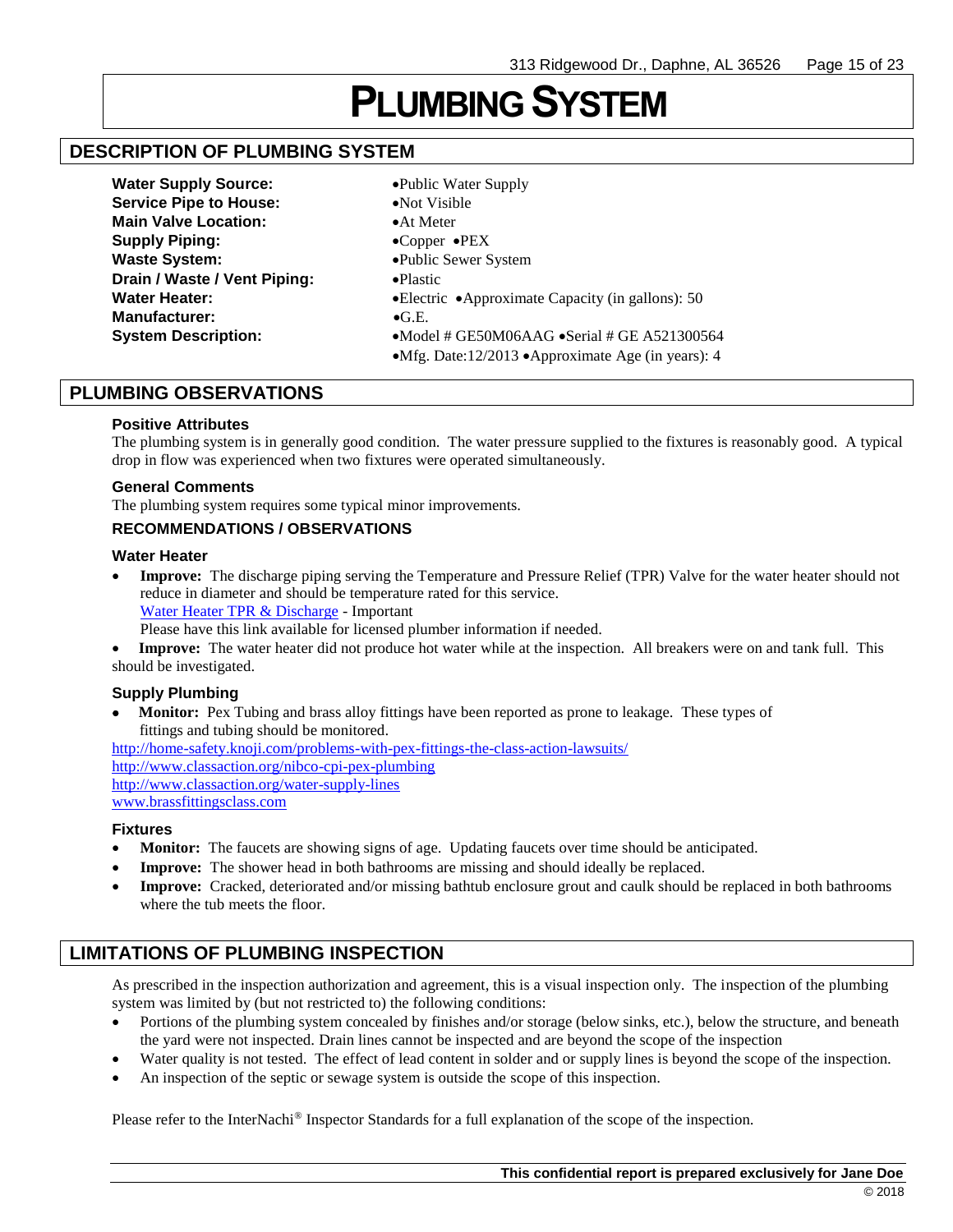## **INTERIOR**

## **DESCRIPTION OF INTERIOR**

**Wall and Ceiling Finishes:** •Drywall/Plaster **Floor Surfaces:** •Vinyl/Resilient **Doors:** •Wood •Metal •French

**Windows Style and Glazing:** •Double/Single Hung •Single Pane

### **INTERIOR OBSERVATIONS**

#### **General Condition of Interior Finishes**

On the whole, the interior finishes of the home are considered to be in average condition. Typical flaws were observed in some areas.

#### **General Condition of Windows and Doors**

The majority of the doors and windows are average quality.

#### **General Condition of Floors**

The floors of the home are relatively level and walls are relatively plumb.

#### **RECOMMENDATIONS / OBSERVATIONS**

#### **Wall / Ceiling Finishes**

- **Monitor:** Water staining was noted in the master closet and laundry room.
- **Monitor:** Evidence of patching was detected in the master closet.
- **Monitor:** Damage to the interior finish was observed in the garage.
- **Monitor:** Minor cracks were noted.

#### **Floors**

- **Monitor:** The carpet is stained.
- **Monitor:** The vinyl flooring is damaged in various locations. Improvement is discretionary.

#### **Windows**

**Improve:** Window hardware is missing in the half bathroom.

#### **Doors**

• **Improve:** Closet at the top of the staircase should be trimmed or adjusted as necessary to work properly.

#### **Kitchen Cabinets**

Improve: Damaged kitchen cabinets should be repaired.

#### **LIMITATIONS OF INTERIOR INSPECTION**

Double paned windows will eventually lose their seal. This will result in condensation developing between the panes of glass. This "fogging" of the glass is primarily a cosmetic concern, and need only be improved for cosmetic or contractual reasons. The degree of visual "fogging" or condensation can vary with temperature and humidity conditions. At times, the fogging may be barely noticeable. While replacement of noticeably fogged windows may be desirable, other windows may be budgeted for and replaced as they become more noticeable. Lighting conditions such as overcast skies can make seeing broken seals difficult

As prescribed in the inspection authorization and agreement, this is a visual inspection only. Assessing the quality and condition of interior finishes is highly subjective. Issues such as cleanliness, cosmetic flaws, quality of materials, architectural appeal and color are outside the scope of this inspection. Comments will be general, except where functional concerns exist. No comment is offered on the extent of cosmetic repairs that may be needed after removal of existing wall hangings and furniture. The inspection of the interior was limited by (but not restricted to) the following conditions:

• Furniture, storage, appliances and/or wall hangings restricted the inspection of the interior.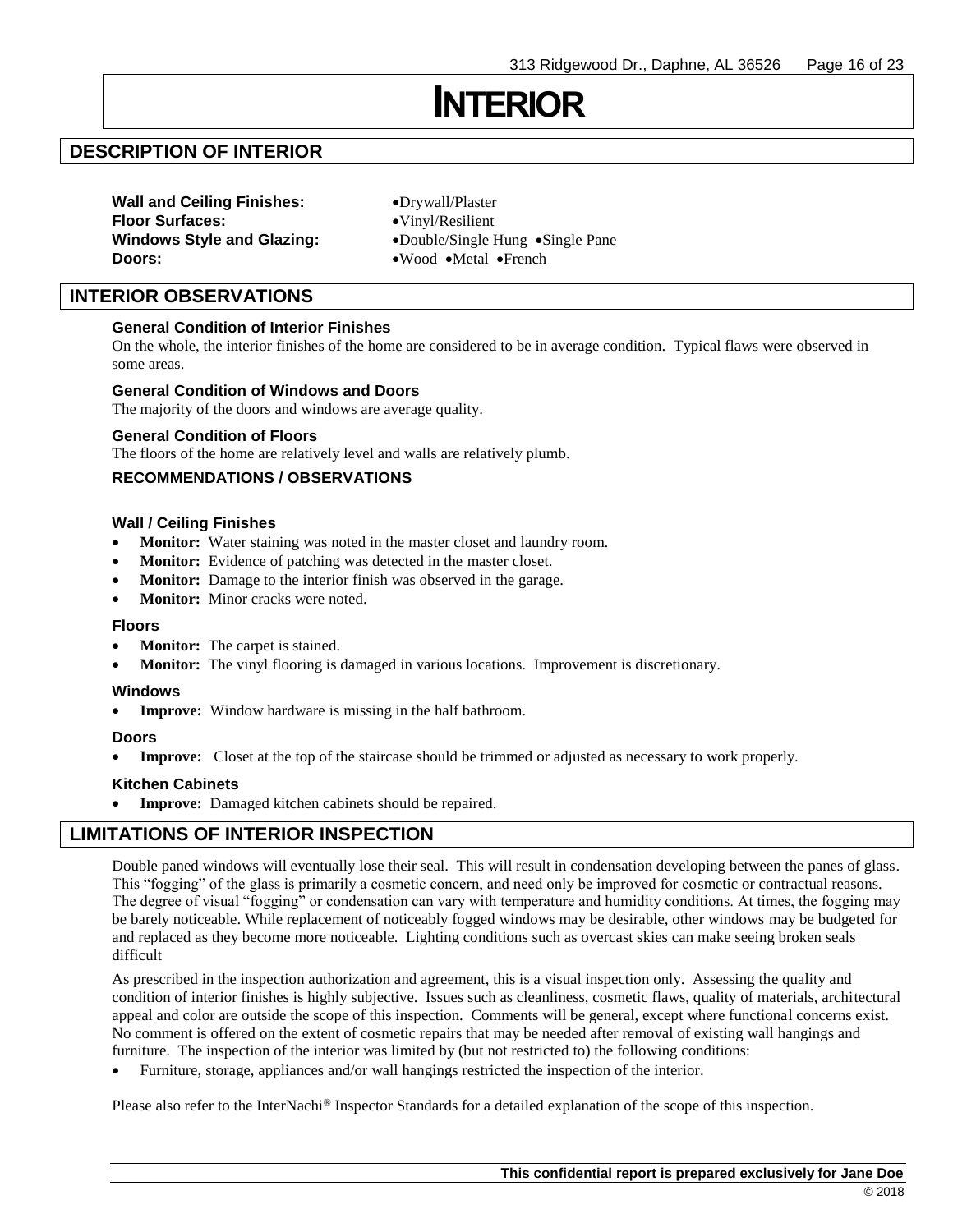## **APPLIANCES**

## **DESCRIPTION OF APPLIANCES**

| <b>Appliances Tested:</b>       | • Electric Range • Microwave Oven • Dishwasher • Waste Disposer           |  |
|---------------------------------|---------------------------------------------------------------------------|--|
| <b>Laundry Facility:</b>        | •240 Volt Circuit for Dryer •Dryer Vented to Building Exterior •120 Volt  |  |
|                                 | Circuit for Washer •Hot and Cold Water Supply for Washer •Waste Standpipe |  |
|                                 | for Washer                                                                |  |
| <b>Other Components Tested:</b> | • Kitchen Exhaust Hood • Door Bell • Smoke Detectors                      |  |

**APPLIANCE OBSERVATIONS**

#### **Positive Attributes**

The appliances are considered to be in generally good condition. All appliances that were tested responded satisfactorily. The kitchen and laundry facilities are well organized. The kitchen cabinetry is above average quality.

#### **General Comments**

Minor improvements to the heating system are necessary. It would be wise to consider a homeowner's warranty to protect the buyers from unexpected breakdown and failure.

#### **RECOMMENDATIONS / OBSERVATIONS**

#### **Dishwasher**

- **Improve**: The bottom plate is loose on dishwasher.
- Improve: The instant hot water dispenser is inoperative.

## **LIMITATIONS OF APPLIANCE INSPECTION**

As prescribed in the inspection authorization and agreement, this is a visual inspection only. Appliances are tested by turning them on for a short period of time only. It is strongly recommended that a Homeowner's Warranty or service contract be purchased to cover the operation of appliances. It is further recommended that appliances be tested during any scheduled preclosing walk through. Like any mechanical device, appliances can malfunction at any time (including the day after taking possession of the house). The inspection of the appliances was limited by (but not restricted to) the following conditions:

- Thermostats, timers, wine coolers, icemakers, non-built in appliances and other specialized features and controls are not tested.
- The effectiveness, efficiency and overall performance of appliances is outside the scope of this inspection.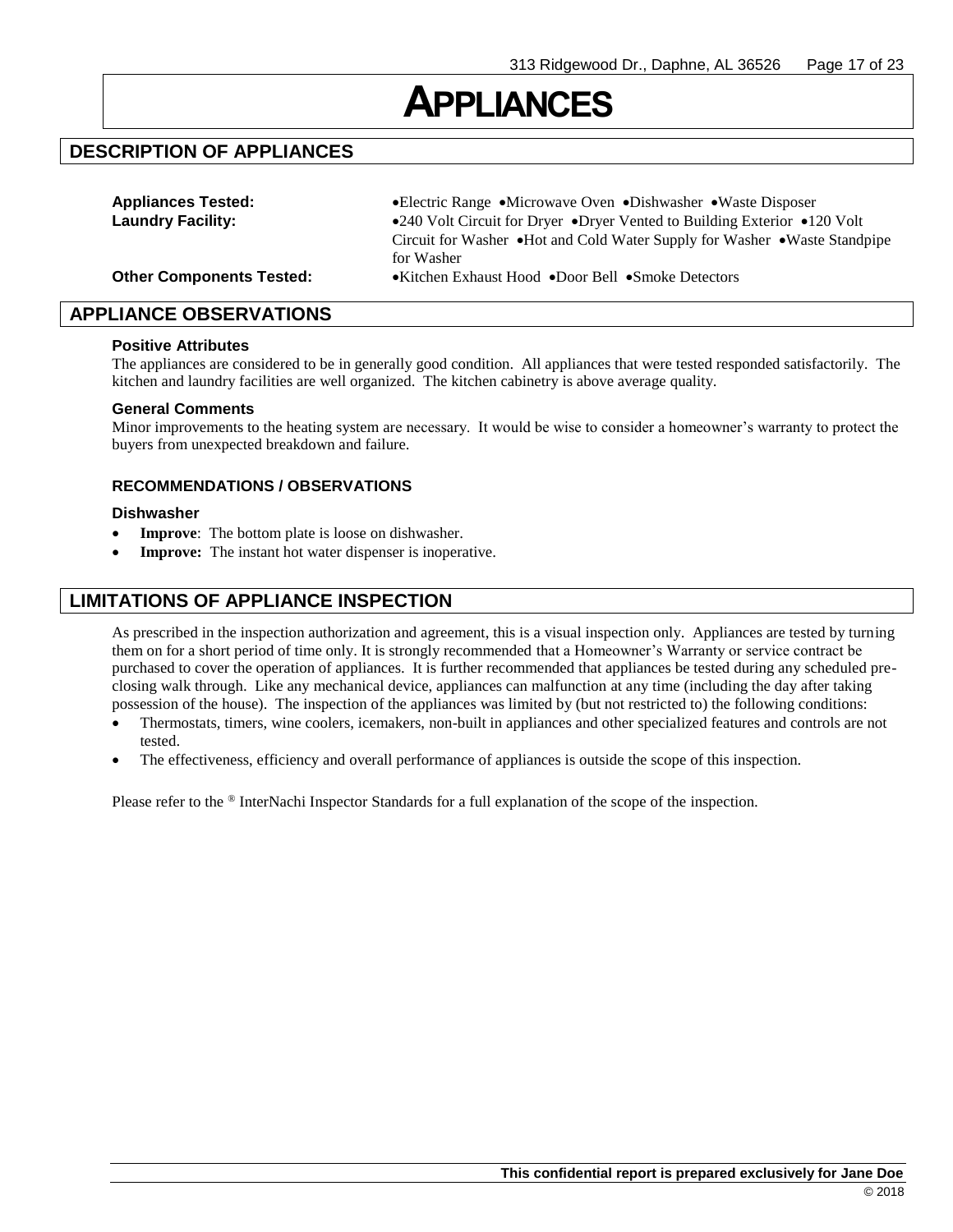## **AUTHORIZATION AGREEMENT**

**Alliance Inspection Services**, herein after known as the Inspector agrees to conduct a visual inspection for the purpose of informing the client of major deficiencies in the condition of the property. THE WRITTEN REPORT IS THE PROPERTY OF THE **INSPECTOR** AND THE **CLIENT** AND SHALL NOT BE USED BY OR TRANSFERRED TO ANY OTHER PERSON OR COMPANY WITHOUT BOTH THE INSPECTOR'S AND THE CLIENTS WRITTEN CONSENT. THIS IS A VISUAL INSPECTION ONLY. WE ARE NOT REQUIRED TO OPEN SYSTEMS, MOVE FURNITURE, OR TO GO INTO HARMFUL SITUATIONS.

1) This inspection of the subject property shall be performed by the Inspector for the Client in accordance with the Standards of Practice of the InterNachi (International Association of Certified Home Inspectors) Please go to website at www.aproalliance.com to view the Standards of Practice.

2) The purpose of this inspection is to identify and disclose visually observable major deficiencies of the inspected systems and items **at the time of the inspection only.** Detached buildings are not included. The client and agent have made arrangements to insure all utilities are on before the inspector arrives. If a utility is not on, there is a return fee to complete the inspection. There are no refunds.

3) This inspection is not intended to be technically exhaustive nor is it considered to be a GUARANTEE OR WARRANTY, EXPRESSED OR IMPLIED, REGARDING THE CONDITIONS OF THE PROPERTY, ITEMS AND SYSTEMS INSPECTED AND IT SHOULD NOT BE RELIED ON AS SUCH. The Inspector shall not be held responsible or liable for any repairs, damage incurred during maintenance or replacements with regard to this property, systems, components, or the contents therein. Company is neither a guarantor nor insurer.

4) THE INSPECTION AND REPORT DO NOT ADDRESS AND ARE NOT INTENDED TO ADDRESS CODE AND REGULATION COMPLIANCE, THE POSSIBLE PRESENCE OF OR DANGER FROM ASBESTOS, MOLD, RADON GAS, LEAD PAINT, UREA FORMALDEHYDE, SOIL CONTAMINATION, TAINTED DRYWALL, AND OTHER INDOOR AND ANY OTHER OUTDOOR SUBSTANCES SUCH AS VERMIN, INSECT OR ANIMAL INFESTATION. THE CLIENT IS URGED TO CONTACT A COMPETENT SPECIALIST IF INFORMATION, IDENTIFICATION, OR TESTING OF THE ABOVE IS DESIRED. If we see the presence of mold/bacteria or suspect tainted drywall, we will notate it in the report.

5) Any matter concerning the interpretation of this Agreement, of the Inspection Report, or any claim based upon either of them shall be subject to mediation between the parties or failing such mediation shall be resolved by arbitration in accordance with the Construction Industry Arbitration Rules of the American Arbitration Association, except for the rules pertaining to the arbitrator selection. The three (3) arbitrators should have knowledge of the home inspection industry and one arbitrator must be a member of InterNachi with at least five (5) years of Home Inspection experience.

6) The inspection service is conducted at the property. The physical on-site inspection of the property is a very valuable time of exchange of information between the Inspector and the Client. Any particular concern of the Client must be brought to the attention of the Inspector before the inspection begins. The written report will not substitute for Client's personal presence during the inspection. It is virtually impossible to fully profile any building with any reporting system. Unless Client attends the inspection process itself, the Client will have no chance of gaining all of the information that is offered. Alliance Inspection Services understands that not all clients can attend an inspection. We do offer a Video Summary that shows and explains the issues found at the time of the inspection for clients that cannot attend the inspection. There is a fee for this service. A "YouTube" link is inserted into the email with your report for your perusal. The inspector follows a routine/program to insure a thorough inspection. If you are not able to attend the inspection, please let the inspector know of your concerns before the inspection via email. **\*Cancellation Policy of Cancelled Inspections: A 24-hour notice is required for cancellation for scheduled inspections. Less than 24 hours the full fee of the inspection will be invoiced. \*Pay at Closing Must be approved by AIS Management before the inspection. A \$100.00 fee will be invoiced for all Pay at Closing. \*A credit card is required on file in case closing does not occur, the inspection fee and closing fee are still payable for work performed.**

The undersigned has read, understands and accepts the terms and conditions of this agreement and agrees to pay the charges invoiced plus any additional fees not included in the base fee (extra building, testing, processing fees for credit cards and the like, etc., inspector is not aware of) at or before the time of the inspection unless other arrangements have been made before the inspection. This agreement must be signed and returned to the inspector before the report is relayed to you and your agent. Additional houses, play houses, detached garages, workshops and the like that were not part of the original quote, will be re-negotiated and invoiced.

**Alliance Inspection Services has an affiliation with Residential Warranty Services, RecallChek, Home Owners Network and SewerGard. These are services that our clients receive with their inspection at no charge. These services are paid for by an alarm company to have the privilege of calling you to offer alarm services. You will initially be contacted via email or phone. Your information is not sold to anyone or any company. If you are not interested and wish not to be contacted any further by the alarm company let the caller know. By entering into this agreement, you (a) authorize AIS to provide your contact information to RWS (b) waive and release any restrictions that may prevent RWS from contacting you about your alarm system needs. There is no obligation to purchase.**

**A copy of this report is forwarded to your real estate representative in this transaction. If you prefer to opt out of the above services or do not want your real estate representative to receive a copy of the report please notify our office at 251-382-1653 or email aproalliance@gmail.com before the inspection.**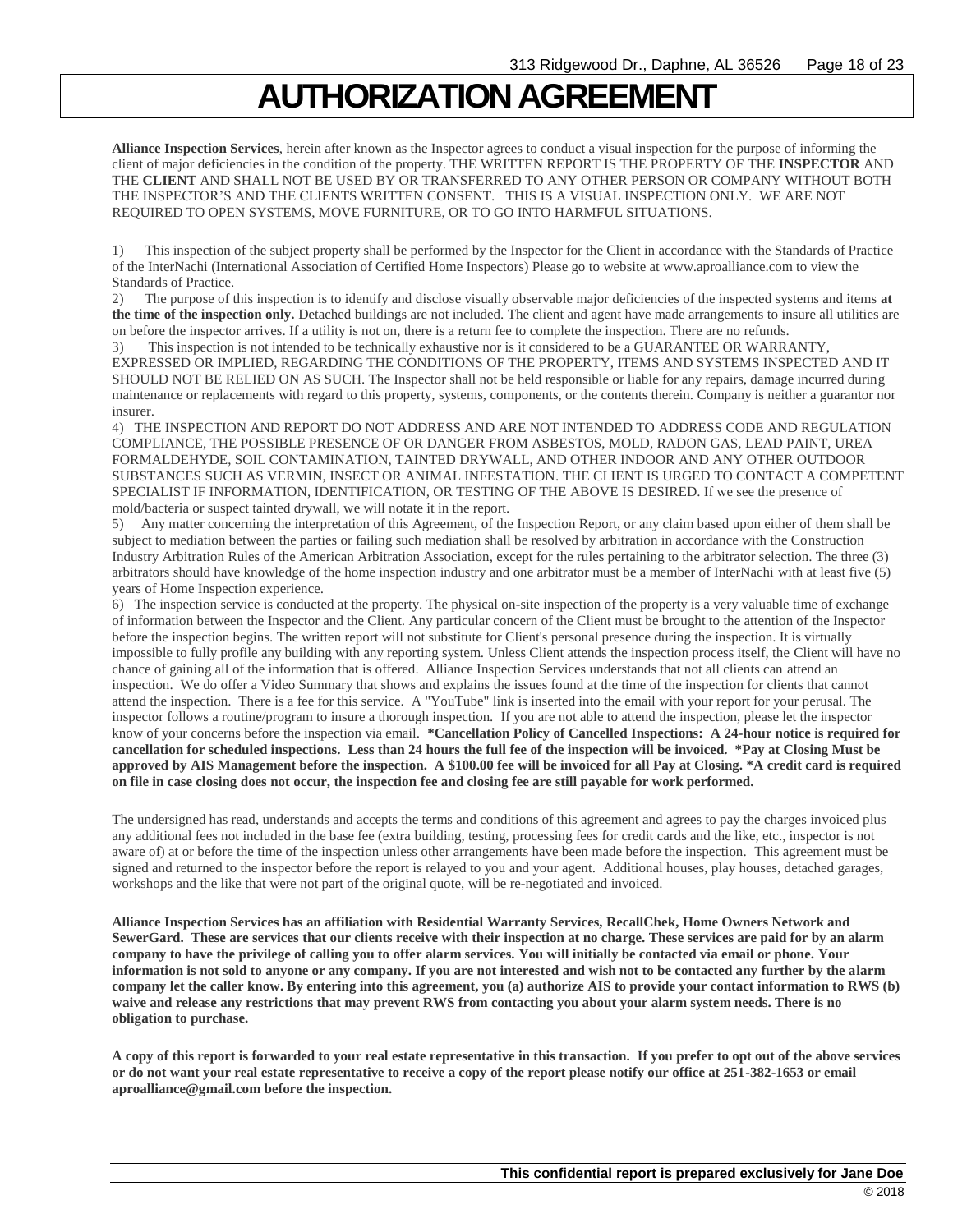#### 313 Ridgewood Dr., Daphne, AL 36526 Page 19 of 23

\*Hold Harmless Agreement: Client agrees to exonerate any and all real estate agents involved in the purchase of the property to be inspected and keep them exonerated from all loss, damage, liability or expense occasioned or claimed by reasons of acts or neglects of the Inspector or his employees, visitors or independent contractors engaged or paid by Inspector for the purpose of inspecting the subject home.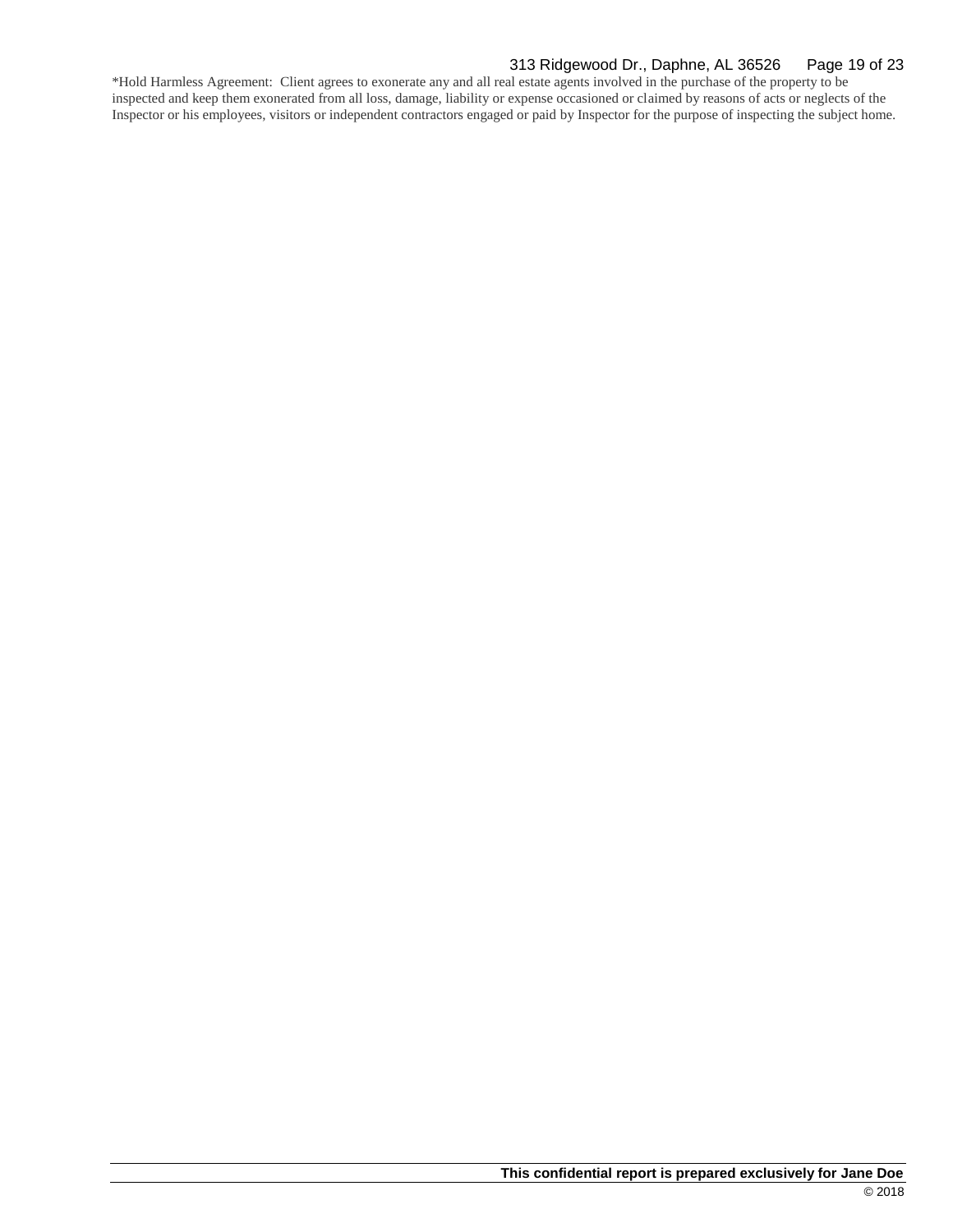# **Maintenance Advice**

## **UPON TAKING OWNERSHIP**

After taking possession of a new home, there are some maintenance and safety issues that should be addressed immediately. The following checklist should help you undertake these improvements:

- ❑ Change the locks on all exterior entrances, for improved security.
- ❑ Check that all windows and doors are secure. Improve window hardware as necessary. Security rods can be added to sliding windows and doors. Consideration could also be given to a security system.
- ❑ Install smoke detectors on each level of the home. Ensure that there is a smoke detector outside all sleeping areas. Replace batteries on any existing smoke detectors and test them. Make a note to replace batteries again in one year.
- ❑ Create a plan of action in the event of a fire in your home. Ensure that there is an operable window or door in every room of the house. Consult with your local fire department regarding fire safety issues and what to do in the event of fire.
- ❑ Examine driveways and walkways for trip hazards. Undertake repairs where necessary.
- ❑ Examine the interior of the home for trip hazards. Loose or torn carpeting and flooring should be repaired.
- ❑ Undertake improvements to all stairways, decks, porches and landings where there is a risk of falling or stumbling.
- ❑ Review your home inspection report for any items that require immediate improvement or further investigation. Address these areas as required.
- ❑ Install rain caps and vermin screens on all chimney flues, as necessary.
- ❑ Investigate the location of the main shut-offs for the plumbing, heating and electrical systems. If you attended the home inspection, these items would have been pointed out to you.

## **REGULAR MAINTENANCE**

#### **EVERY MONTH**

- $\Box$  Check that fire extinguisher(s) are fully charged. Re-charge if necessary.
- ❑ Examine heating/cooling air filters and replace or clean as necessary.
- ❑ Inspect and clean humidifiers and electronic air cleaners.
- ❑ If the house has hot water heating, bleed radiator valves.
- ❑ Clean gutters and downspouts. Ensure that downspouts are secure, and that the discharge of the downspouts is appropriate. Remove debris from window wells.
- ❑ Carefully inspect the condition of shower enclosures. Repair or replace deteriorated grout and caulk. Ensure that water is not escaping the enclosure during showering. Check below all plumbing fixtures for evidence of leakage.
- ❑ Repair or replace leaking faucets or showerheads.
- ❑ Secure loose toilets, or repair flush mechanisms that become troublesome.

#### **SPRING AND FALL**

- ❑ Examine the roof for evidence of damage to roof coverings, flashings and chimneys.
- ❑ Look in the attic (if accessible) to ensure that roof vents are not obstructed. Check for evidence of leakage, condensation or vermin activity. Level out insulation if needed.
- ❑ Trim back tree branches and shrubs to ensure that they are not in contact with the house.
- ❑ Inspect the exterior walls and foundation for evidence of damage, cracking or movement. Watch for bird nests or other vermin or insect activity.
- ❑ Survey the basement and/or crawl space walls for evidence of moisture seepage.
- ❑ Look at overhead wires coming to the house. They should be secure and clear of trees or other obstructions.
- ❑ Ensure that the grade of the land around the house encourages water to flow away from the foundation.
- ❑ Inspect all driveways, walkways, decks, porches, and landscape components for evidence of deterioration, movement or safety hazards.
- ❑ Clean windows and test their operation. Improve caulking and weather-stripping as necessary. Watch for evidence of rot in wood window frames. Paint and repair windowsills and frames as necessary.
- ❑ Test all ground fault circuit interrupter (GFCI) devices, as identified in the inspection report.

#### **This confidential report is prepared exclusively for Jane Doe**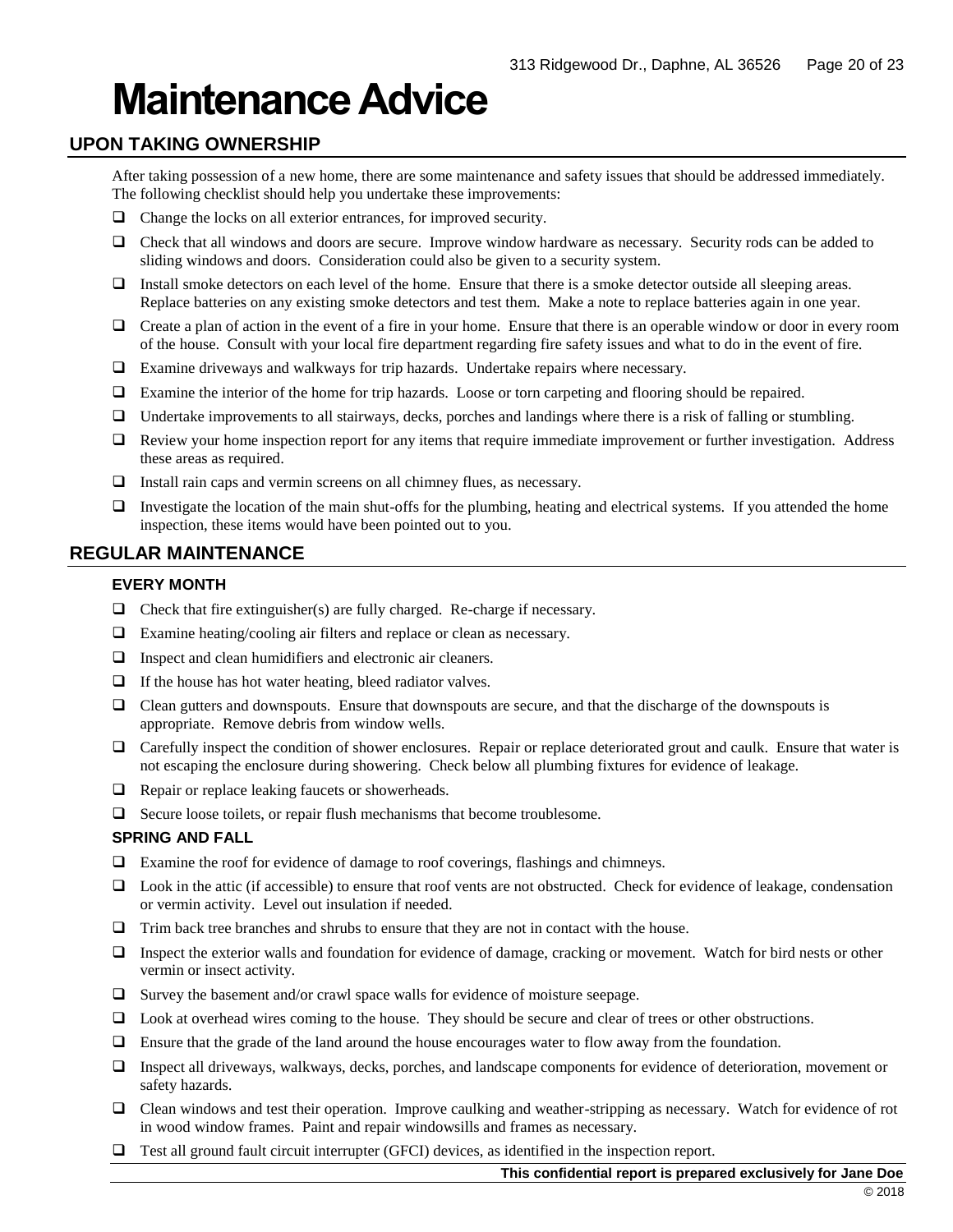- ❑ Shut off isolating valves for exterior hose bibs in the fall, if below freezing temperatures are anticipated.
- ❑ Test the Temperature and Pressure Relief (TPR) Valve on water heaters.
- ❑ Inspect for evidence of wood boring insect activity. Eliminate any wood/soil contact around the perimeter of the home.
- ❑ Test the overhead garage door opener, to ensure that the auto-reverse mechanism is responding properly. Clean and lubricate hinges, rollers and tracks on overhead doors.
- ❑ Replace or clean exhaust hood filters.
- ❑ Clean, inspect and/or service all appliances as per the manufacturer's recommendations.

#### **ANNUALLY**

- ❑ Replace smoke detector batteries.
- ❑ Have the heating, cooling and water heater systems cleaned and serviced.
- ❑ Have chimneys inspected and cleaned. Ensure that rain caps and vermin screens are secure.
- ❑ Examine the electrical panels, wiring and electrical components for evidence of overheating. Ensure that all components are secure. Flip the breakers on and off to ensure that they are not sticky.
- ❑ If the house utilizes a well, check and service the pump and holding tank. Have the water quality tested. If the property has a septic system, have the tank inspected (and pumped as needed).
- ❑ If your home is in an area prone to wood destroying insects (termites, carpenter ants, etc.), have the home inspected by a licensed specialist. Preventative treatments may be recommended in some cases.

## **PREVENTION IS THE BEST APPROACH**

Although we've heard it many times, nothing could be more true than the old cliché "an ounce of prevention is worth a pound of cure." Preventative maintenance is the best way to keep your house in great shape. It also reduces the risk of unexpected repairs and improves the odds of selling your house at fair market value, when the time comes.

Please feel free to contact our office should you have any questions regarding the operation or maintenance of your home. Enjoy your home!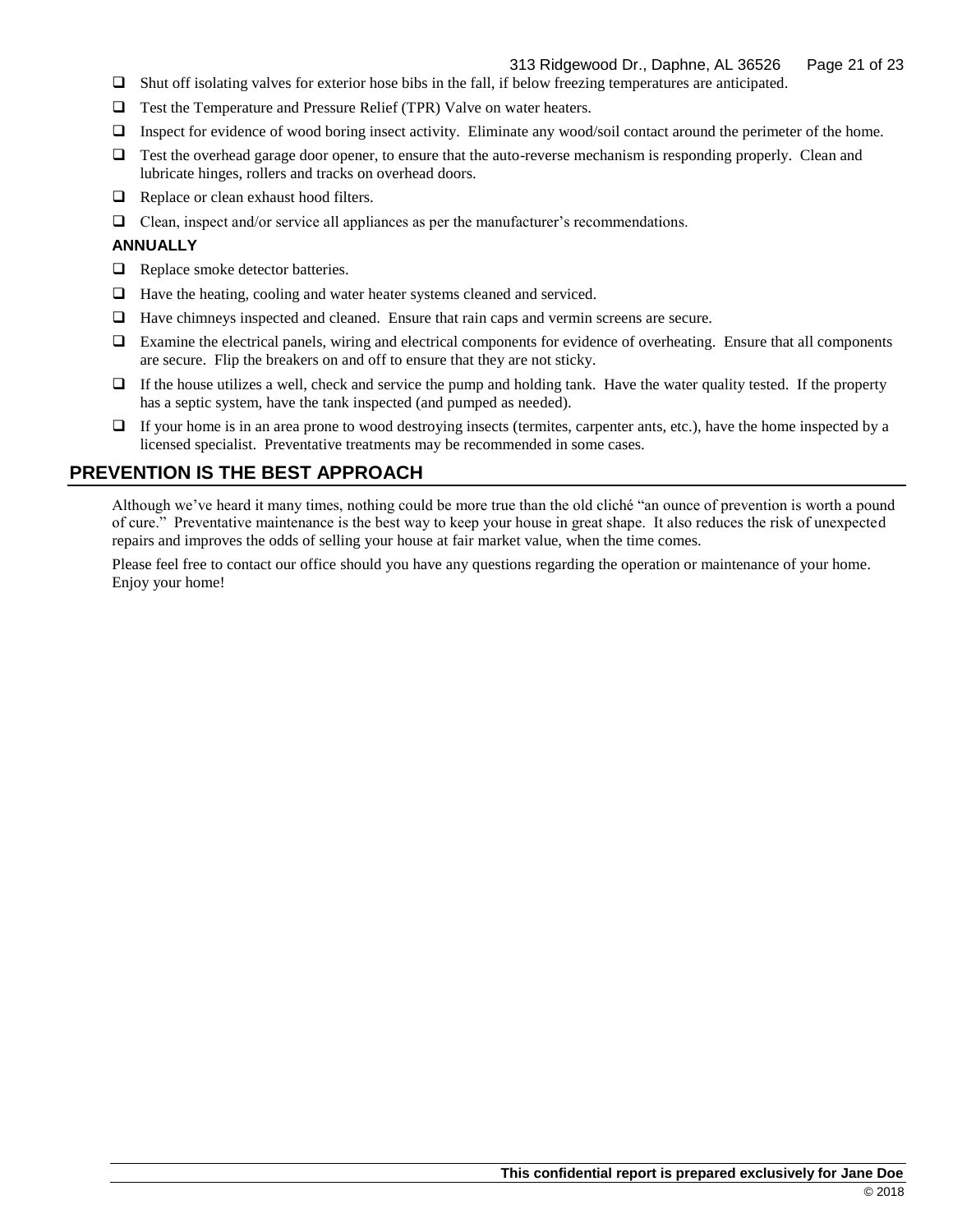There are several things that you can do around the home that are low cost or no cost that will reduce your energy usage. These tips are easy to do perform without having to pay a contractor.

- 1. Switch from incandescent bulbs to compact fluorescent type bulbs. Soon to appear on the market will be high intensity L.E.D type bulbs.
- 2. Lower your thermostat or raise the temperature, depending on the time of year. This will reduce the energy usage for heating and cooling.
- 3. Close the fireplace damper. There is a lot of energy that will escape through the chimney flue.
- 4. Air dry dishes instead of using the dishwasher fast dry setting. Hand washing will save on electricity usage.
- 5. Lower the temperature setting on your water heater. Be aware that anything lower than 140 degrees Fahrenheit can lead to bacteria growth inside the water tank.
- 6. Take short showers instead of baths
- 7. Install water saving aerators and showerheads to reduce the amount of hot water needed for washing and showers.
- 8. Change the filters to the heating/cooling system. Restricted air flow will lead to lower efficiency and higher energy usage.
- 9. Keep your refrigerator well maintained. Lint and debris build up in the coils of the refrigerator will restrict the heat transfer efficiency.
- 10. Keep your dryer exhaust clean and free of lint build-up. The screen for the dryer is just the first area to clean. The entire system, including the vent piping and exterior discharge should be cleaned on a routine basis.

Copyright 2015